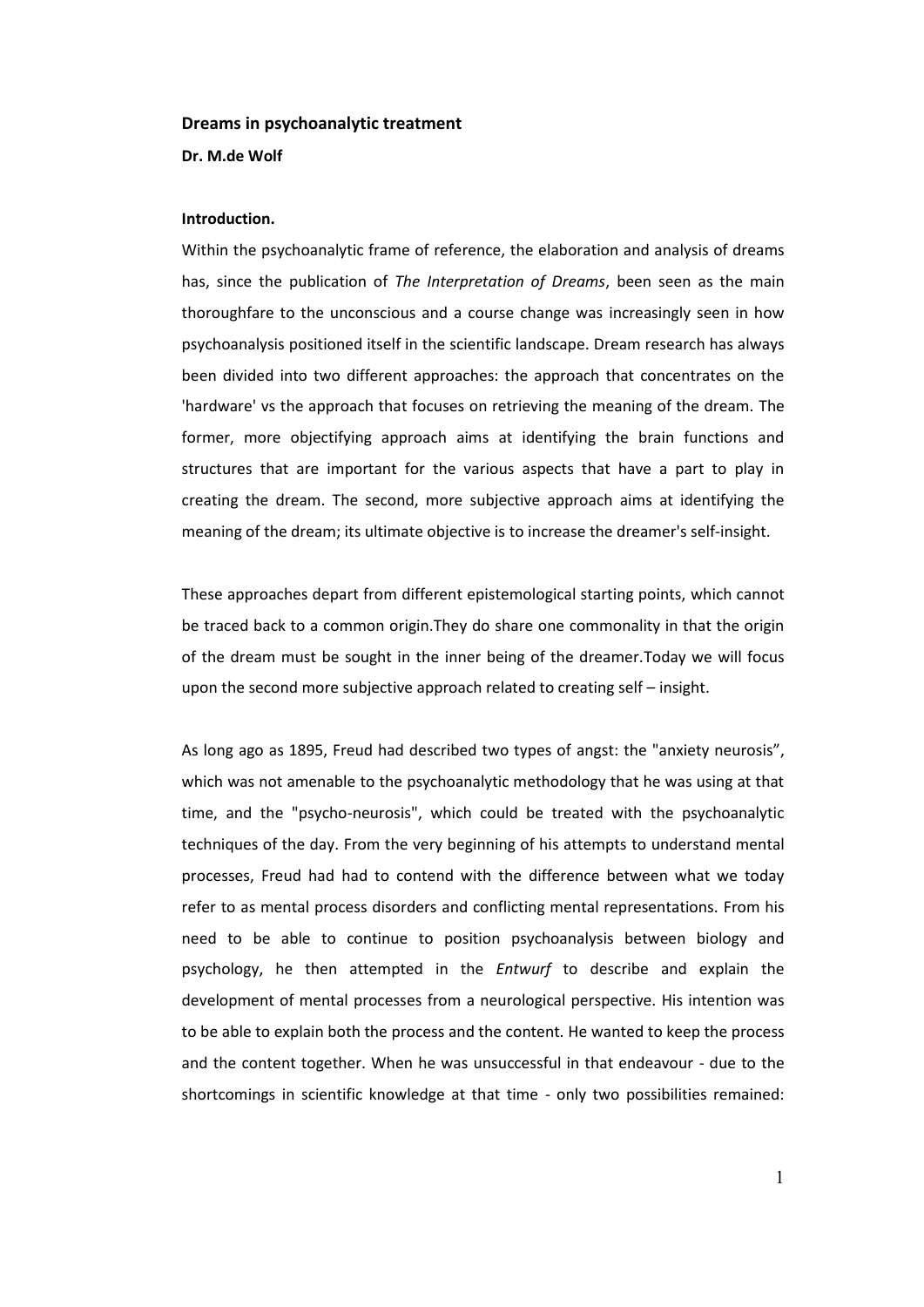psychoanalysis could either move to the side of hermeneutics or it could find its home among the natural sciences.

Freud attempted to trace the origins of two intrinsically different epistemological frameworks — which were, in fact, related — back to a common source. That attempt remains unsuccessful to the present day. The distinction that Freud introduced between the anxiety neurosis and the pscyho-neurosis has helped us to understand two qualitatively different types of dreams, however. One type concerns the dreams of patients with conflicting mental representations who are capable of symbolisation and whose dreams can often be characterised as wish-fulfilment dreams as described by Freud. The other kind are dreams of patients with mental process disorders. They are unable to use the symbolising function of the language and their dreams are often not of the wish-fulfilment type but are clear types of communication. We shall examine this type later in this chapter.

#### *The Interpretation of Dreams***.**

Dreams became so prominent at the start of the second phase of the development of the psychoanalytic frame of reference at the moment that Freud abandoned his first trauma theory, partly as a result of his opinions about defence mechanisms and displacement. The emphasis on the external environment was replaced by an emphasis on unconscious inner desires and motives. There was an increasing emphasis on finding meaning within psychoanalysis and a decreasing emphasis on understanding the structure and the phenomena of the mental process itself.

The aim of treatment was to make the patient consciously aware of the unconscious desires and associated anxieties. The central publication during this phase was *The Interpretation of Dreams* (1900). Freud considered the dream to be the main thoroughfare to the unconscious; the characteristic metaphor for psychoanalysis at that point in time was archaeology. Freud drilled a shaft directly into the unconscious in order to be able to observe the phenomena of the unconscious directly.

Freud believed that "dreams" constituted a separate psychological domain from that of "waking", a domain that had its own laws, which differed from those that operated during the waking state. In *The Interpretation of Dreams*, Freud describes how he thinks that unconscious desires find their way to the surface of consciousness. Freud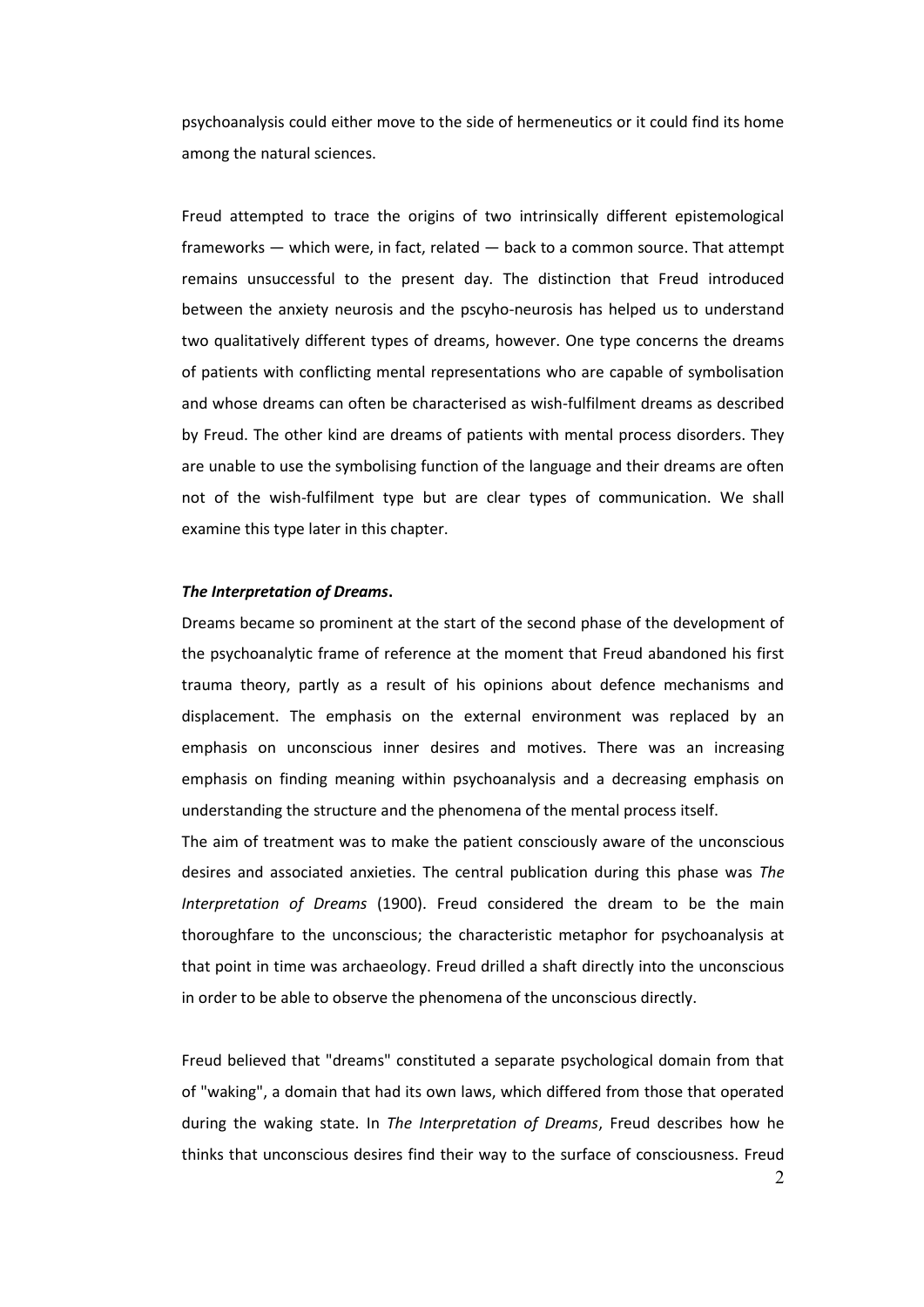opposed the commonly held opinion of the time that it was possible to decode dreams by using specific codes and he rejected the idea that specific symbols had fixed meanings. He also rejected the idea that dreams were more likely to be "waste" than to have meaning. Such waste would have to be removed in order to eliminate from the psychological system any tensions that could not be dealt with satisfactorily. In that way, Freud follows the path of 'the dream as wish-fulfilment' and he concentrates on the dreams of patients with a psycho-neurosis, at the expense of understanding the dreams of patients with a mental process disorder or anxiety neurosis.

Freud believed that there was a conflict between instinctive motives and forces that tried to defend against the instinctive impulses out of fear. That led to a compromise solution that (partially and indirectly) satisfies both the unconscious desire and the defensive forces. Just as the manifest dream (the dream as the patient remembers it) was seen to be a disguised fulfilment of an unconscious desire, free association was also thought to be a disguised expression of an unconscious desire. The model of the mental apparatus that was developed during this phase has come to be known as the first "topography". It consists of the conscious, the unconscious and the preconscious. The focus of attention was the study of the phenomena of the unconscious, the instinctive urges, especially, but not exclusively, the sex drive, and derivatives (*Three Essays on Sexual Theory* (1905)). Freud sees the preconscious as a system between the conscious and the unconscious. It contains material that is not yet conscious but that is also not under the control of the forces of displacement.

In the seventh chapter of *The Interpretation of Dreams*, the preconscious was described in such a way to make it possible to distinguish aspects of what would later be called the Ego.

In *The Interpretation of Dreams*, Freud follows Ferenczi in seeing manifest dreams as a compromise; later, in the Lectures (1916), he states that the content of a phobia is comparable to a manifest dream. In "Psychoanalysis and Libido Theory" (1923), Freud also wrote that the dynamics of the creation of dreams are identical to the creation of neurotic symptoms. Two drives appear prior to the development of the structural viewpoint: the desire and the rejection of the desire. It should be clear that Freud's ideas about dreams can be seen as typical for the psychoanalytical theory of neuroses. At that moment, he was more concerned about understanding the conflicting mental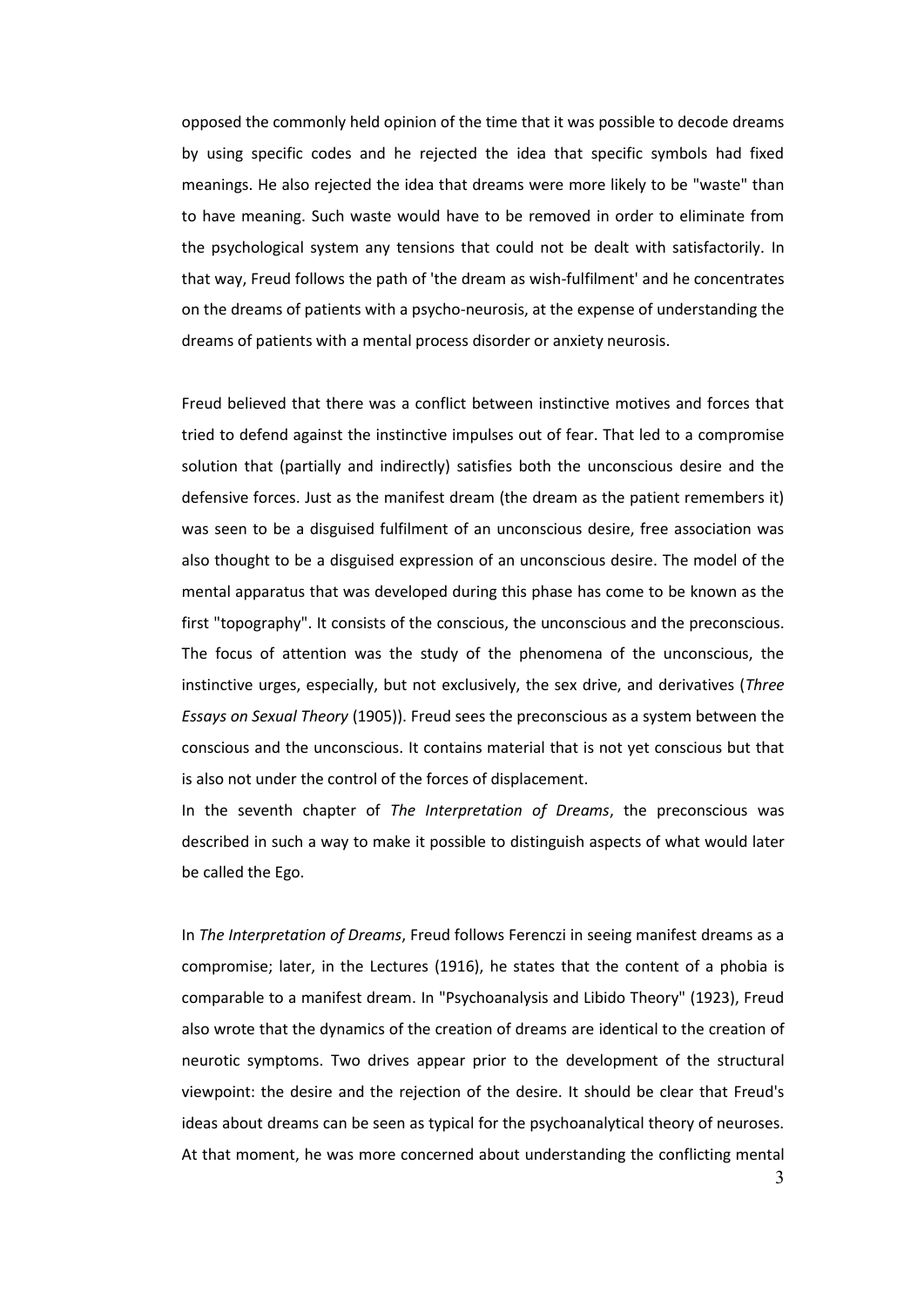representations and less about the psychological functioning of the mental process disorders. In *The Interpretation of Dreams*, Freud defined dreams as the disguised fulfilment of a repressed infantile wish. In other words: At that time, Freud saw the dream as a rebus in which the manifest contents of the dream concealed a latent meaning. As mentioned above, archaeology was the metaphor that was used most often to describe psychoanalysis. An active censoring entity was postulated that determined what was permitted to enter consciousness and what was not. That censor withdrew from consciousness but was also not incorporated in the unconscious as it had been understood by Freud up to that point.

The censor was more effective when the person was awake during the day than when he or she was sleeping at night, but it was not absent even then. That implied two things. First, with this view, Freud was taking the first steps in abandoning the topographical viewpoint in favour of the structural one. Second, it implies that the conscious is subject to unconscious forces. That means, then, that the conscious is no longer lord and master but rather that it has a status that can be compared to a certain degree with a symptom, thereby creating space for psychoanalysis as a meaning-giving activity. Dreams are not subject to the laws of the logically structured secondary process that is characterised by the reality principle. They follow the laws of the primary thought process, which is much more associative and is driven by the lust principle.

At the beginning of *The Interpretation of Dreams*, Freud expounds his basis idea of *the interpretation of dreams*:

*" There is a psychological technique which makes it possible to interpret dreams, and that on the application of this technique every dream will reveal itself as a psychological structure, full of significance, and one which may be assigned to a specific place in the psychic activities of the waking state. Further, I shall endeavour to elucidate the processes which underlie the strangeness and obscurity of dreams, and to deduce from these processes the nature of the psychic forces whose conflict or cooperation is responsible for our dreams."* 

With that statement, Freud again sets himself twin objectives: identifying the meaning of the dream and explaining the dream as a process. Here, too, he was concerned with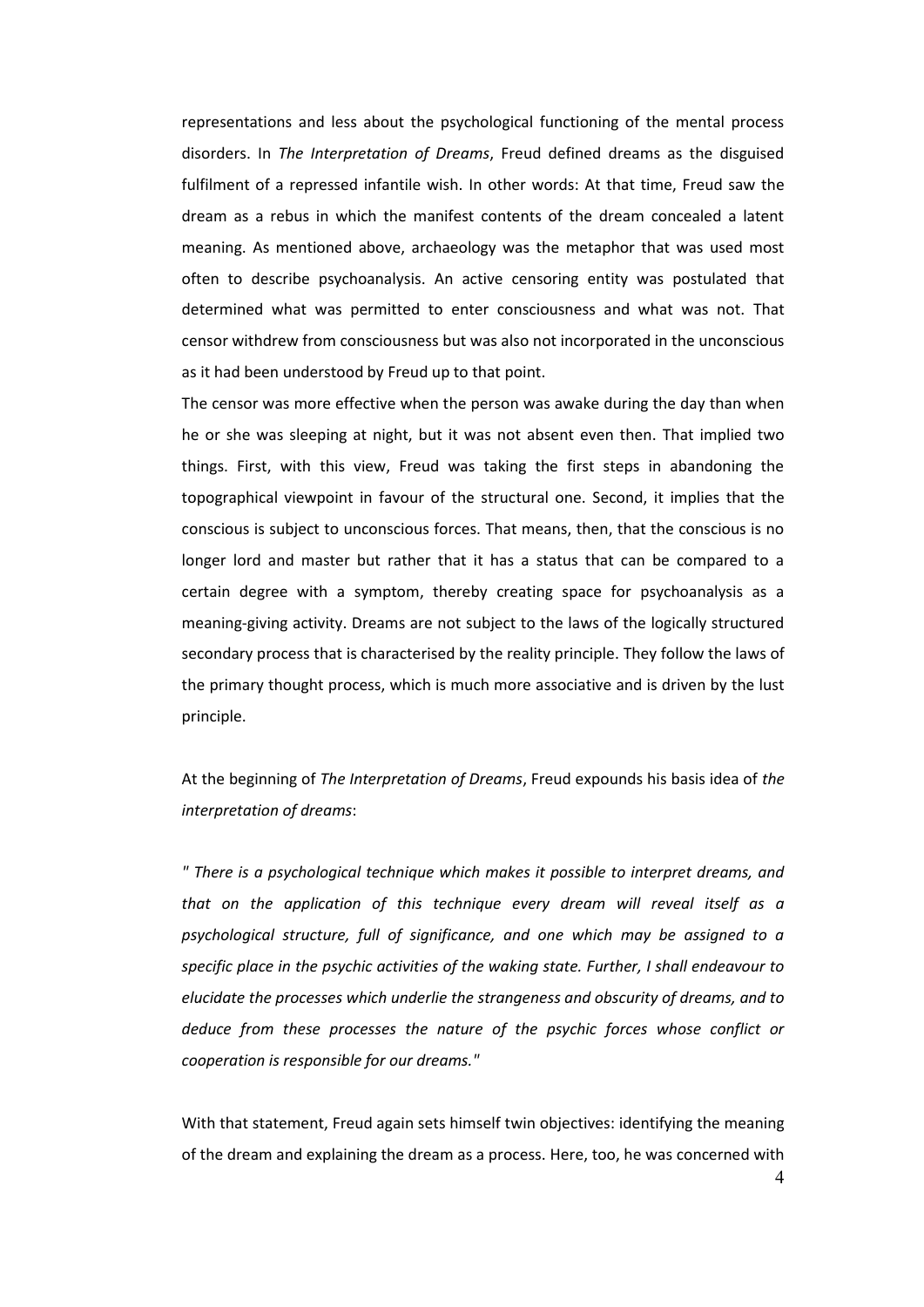keeping the content and the process united. It is rather like a game of chess. Each of the pieces has a particular meaning but that meaning is relative because it is ultimately the position of the pieces that determines the relative significance of all of them. The position has to be analysed in order to be able to weigh the value and the significance of the pieces. That analysis must also include the realisation that the position of the pieces did not arise spontaneously. It is the result of a process in a particular context. That process, the game of chess itself, in fact, follows specific implicit and explicit rules; the same principle applies to the dream. It therefore follows that the various dream elements have no fixed predetermined meaning outside the context of the dream.

The aim as formulated by Freud in *The Interpretation of Dreams* implies a distinction between the manifest and the latent dream; the manifest dream is the basis for explaining the underlying latent dream by means of associations. Sometimes, the distance between the manifest and the latent dream is small and the meaning of the (manifest) dream is relatively clear. At other times, we need the accompanying associations to be able to discover the meaning of the dream. Although he does mention exceptions, Freud does not believe that manifest dreams have much real meaning. They present the façade that obscures what is really important from view. It is only with the rise of Ego psychology that interest in manifest dreams starts to grow and the strict distinction between the manifest and latent dreams is abandoned (Spanjaard 1969). The role of the Ego in the construction of manifest dreams would become the province of Ego psychology. Freud was also interested in the role of the Ego in dream construction. Especially where he - following Ferenczi - saw dreams as a compromise formation and he saw the contents of the phobia as having approximately the same relationship to the phobia as the manifest dream does for the latent dream.

We saw above that Freud felt that the structure of a dream was equivalent to a neurotic symptom. In both cases, two opposing tendencies are in conflict. On the one side, the unconscious and repressed desire that strove for wish fulfilment, and, on the other side, the tendency that strives to repress and that was part of the Ego. As stated above, the result of these conflicting tendencies is a symptom or a

compromise. In the compromise - or symptom - both intentions have found a means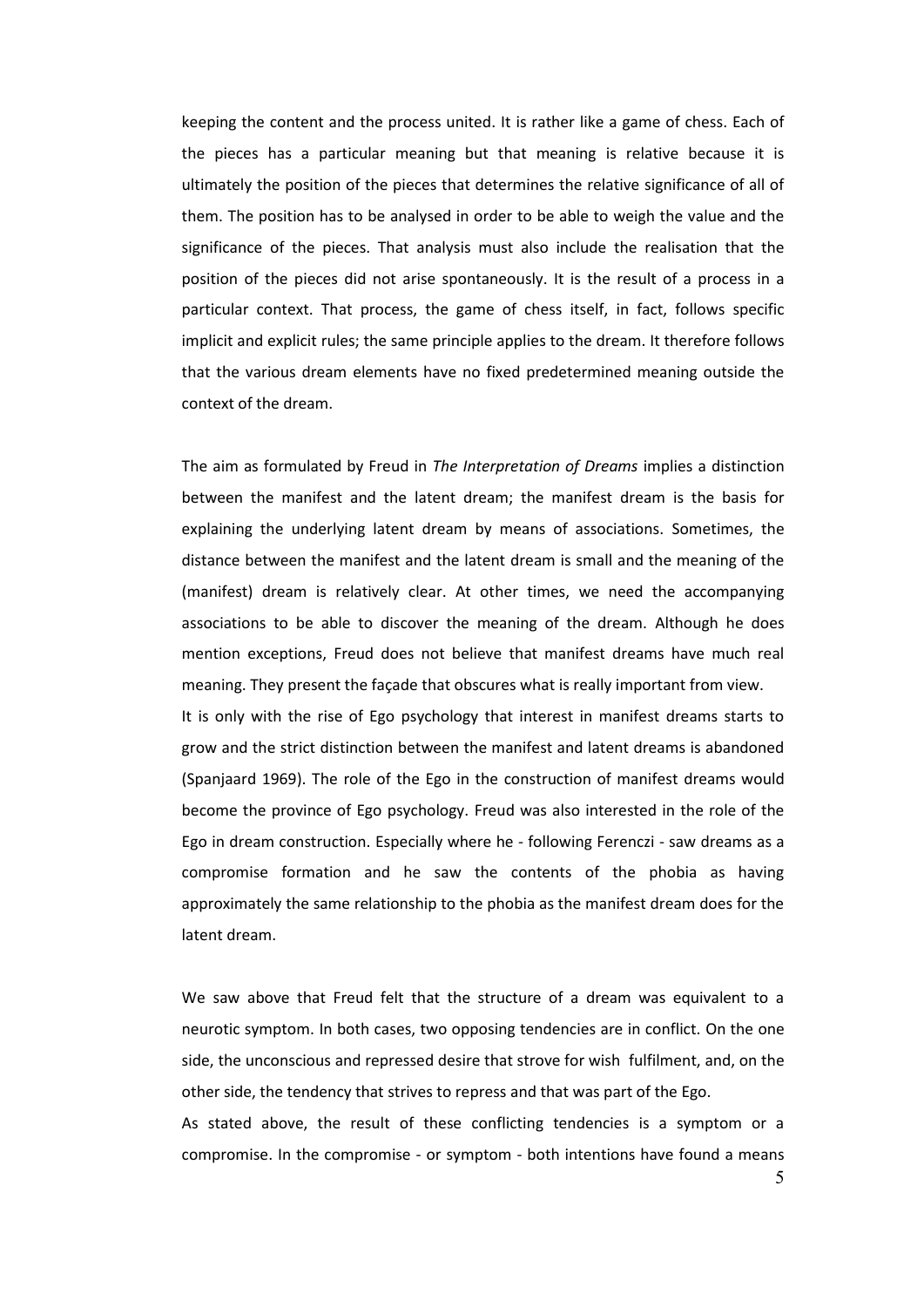for partial expression. In other words, there are two forces at work in the manifest dream: both the wish and the repression of the wish. An adequate reading of the manifest dream will therefore make both the repression and the repressed visible.

For Freud, the key to everything in this regard was that a forbidden wish was in search of fulfilment. Freud himself had a long period of doubt about this "wish-fulfilment hypothesis". In *The Interpretation of Dreams*, he wrote about dreams being "disguised fulfilments of a repressed wish." Later, in *New Introductory Lectures* (1932), he described dreams as being an *attempt* at wish fulfilment. Later, still, as a result of one of his own dreams, he would tell Ferenczi that dreams were, indeed, wish-fulfilments, *in spite of everything*. The doubt remained, but so did the wish-fulfilment hypothesis. Nevertheless, the wish-fulfilment hypothesis as an explanation for all of our dreams proved difficult to maintain in view of the many anxiety, panic (nightmares), and traumatic dreams that people experienced. The distinction between mental process disorders and conflicting mental representations can help us further.

#### **Dream work**

Two separate things happen during dreams: the creation of the dream thoughts (the latent dream) and the conversion of those thoughts into the dream content (the manifest dream). The latent dream is what Freud referred to as the "real" dream and it was, in fact, the crux of the matter. That was so threatening, however, that it would frighten the dreamer awake. Which is why the dream work (an activity of the Ego), had to convert the dream thought into the dream content that would be remembered later. That made it possible for the dreamer to continue to sleep. In other words: "the dream is the guardian of sleep". The dream creates itself around a "day residue" (an event that had been experienced recently); during the dream, the day rest is linked with a forbidden infantile wish.

Freud identified a number of mechanisms in the dream work:

1. the **transfer** of psychic intensity: in the dream, the accents can be moved, so that things that appear important at a later stage were not important previously. The most important element is not always given the pride of place during the dream itself.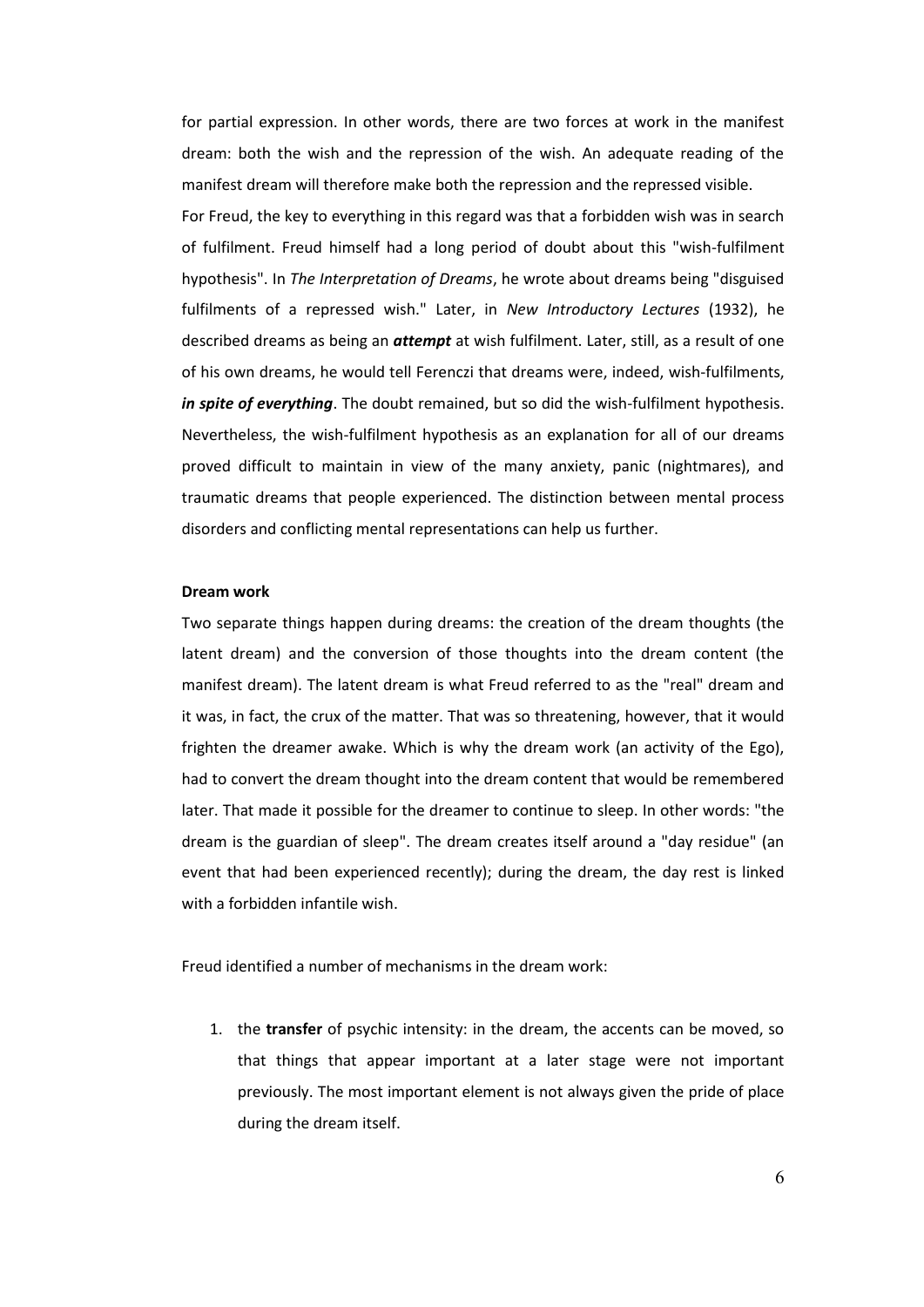- 2. the **condensation** of the components of the dream thought: dreams are not subject to laws of place and time. Multiple people can coalesce into a single individual or, conversely, aspects of a single individual can be expressed in several persons. It is also possible for aspects from different periods from the history of a single person to be linked together at a single point in time.
- 3. The contents of dreams are expressed in **visual images**.
- 4. **secondary elaboration**: making something acceptable that was not acceptable in its original form. That makes the dream into a continuous, coherent, and acceptable whole.

# **Dreamed dream versus the Dream which is told to us**

It is good to be aware that we are never dealing directly with a dreamed dream in treatment; we are always dealing with the "related dream", the dream which is told to us by the one who was dreaming the dream.The dreamed dream is never directly accessible in a derived sense. The related dream is conscious; its meaning is unconscious. It is a good idea to observe how someone relates his or her dream during treatment. That might be extremely global or extremely detailed. Some people relate their dreams and provide their own interpretation immediately while others wait for the therapist to provide the comprehensive interpretation after the dream has been told. For some people, relating their dream is more an expression of resistance to surrendering to the psychoanalytic process; for others, it is an acknowledgement of how much they are willing to entrust themselves to that process. Regardless, the dream is being told to the therapist by the dreamer. And he or she is doing it right now...not yesterday and not tomorrow. The dreamer will have a specific reason for doing it, even though that may not be immediately clear even to the dreamer. The related dream has a communicative meaning in the context of the treatment at a specific point in time. Both the related dream and the dreamed dream are creations of the dreamer and the elements of both have meaning and in which there are no accidents.

### **Dreams, transference and the nature of the therapeutic relationship**

The above does not mean, however, that the ultimate meaning of the dream has to be understood within the current transference and countertransference constellation. It matters whether the therapist is working from an interpersonal or intrapsychic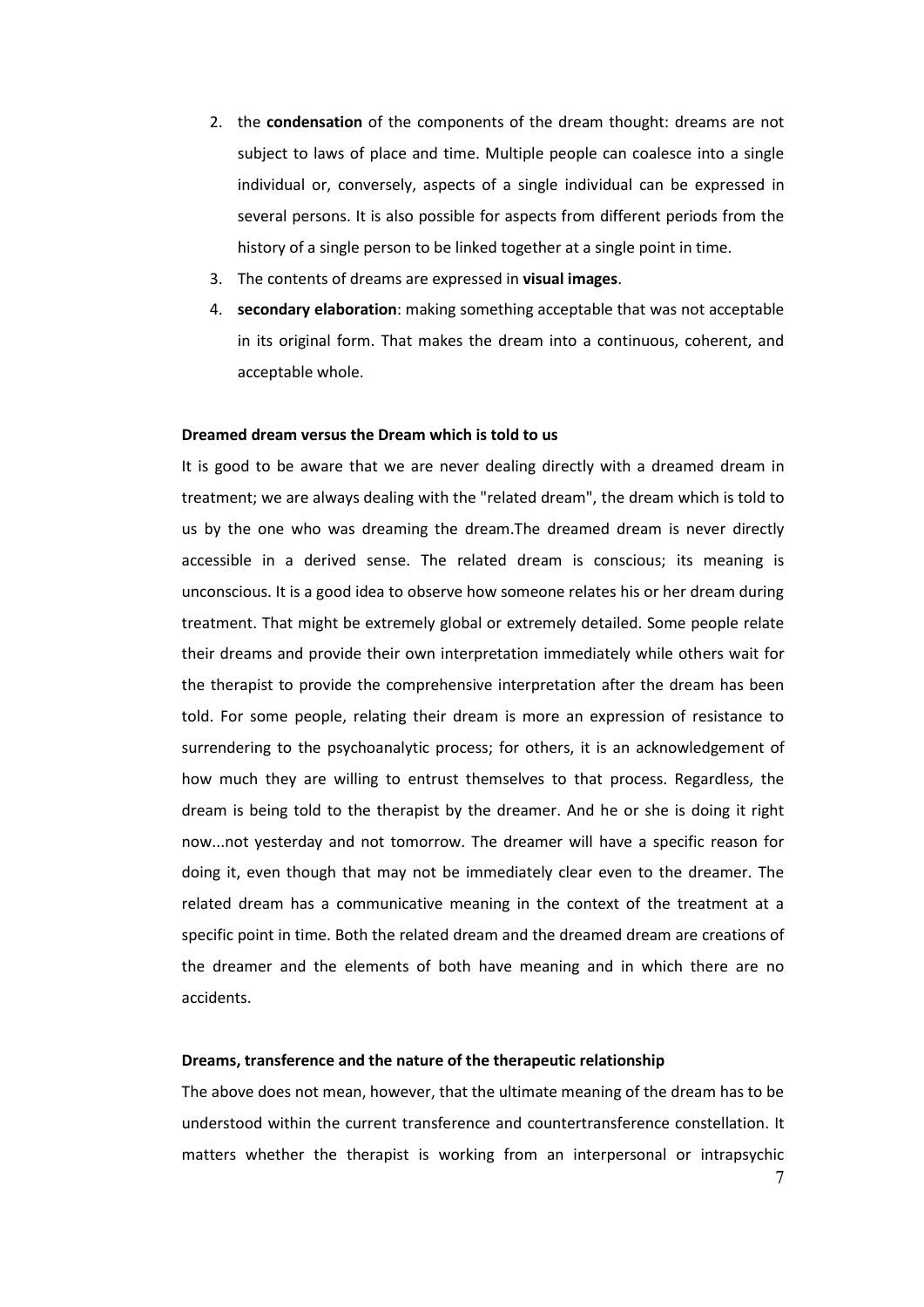perspective. It is important whether the treatment is focusing on dealing with mutually conflicting mental representations or aims at reactivating a development that has become stuck, as is the case with mental process disorders. Interpreting dreams is not about looking for underlying meaning outside the therapeutic relationship. That also means that the process of interpreting dreams does not have a specific end point; it runs parallel to the development of the patient and the treatment. There is no ultimate, all-encompassing interpretation of a dream. The question that must be asked is about the nature of the therapeutic relationship at that specific point in time in the therapy. Is the therapist primarily viewed as a transference figure, or more as a 'development object'? Or, at the end of the treatment, has the therapist been seen increasingly as a real object? Those are all questions that are important in how one should approach dreams during the therapy. Regardless of all of the above, the fact remains that the dream does not give access to the underlying objective reality of early childhood. That reality has been lost for good and is no longer knowable. The dream, too, is about the inner, psychological reality of the patient. As is the case with everything that takes place in psychotherapeutic treatment, there are three aspects to processing dreams: 1) the present time outside the treatment setting; 2) the past; and 3) the present time in the treatment setting (the therapeutic relationship). In all three cases, the important aspect is not the facts but the perception of the facts.

## **The Dream is food for thought**

To paraphrase a well-known quote from P. Riceour about symbols: "The Dream gives food for thought." At several different levels. In the first place, it's not about secondary-process thinking, i.e. rational thought, but more about primary-process thinking, where thinking and feeling are even more intertwined. That implies that elaborating a dream is a process that requires a certain degree of regression. At the end of this book, it will have become clear that entering into such a regressive process is sometimes desirable. And sometimes it is not. In addition, the dream is also "Suspect". Dreams are about conflict, which means that they are simultaneously about both concealment and revelation. The dream has the intention of making a compromise that will mislead the Ego, i.e. the dreamer. That compromise will be successful to greater or lesser degrees, thereby causing anxiety to commensurately greater or lesser degrees. And, finally, the dream provides food for thought in the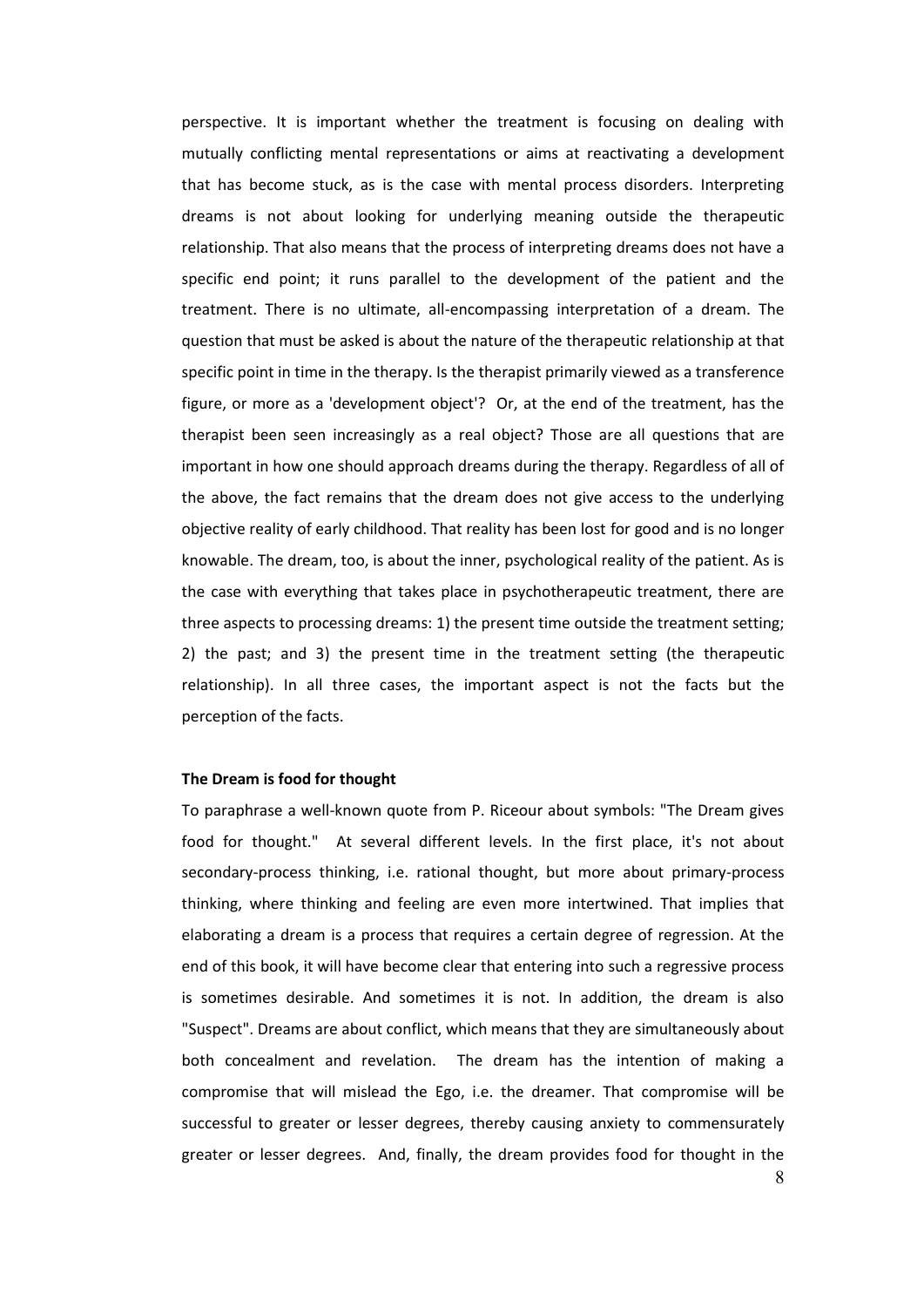sense that it generates meanings by means of associations close to the primary process that illuminate what is going on in the emotional inner life of the dreamer at that point in time. This does not mean the discovery of fixed meanings that have already been secreted in the deepest basements of our unconscious, but meanings or intentions that are developing in the here and now of this specific therapeutic relationship. Rather like waves creating shapes in the sand as they strike the beach and that are immediately erased by the following waves, leading to the creation of yet different shapes.

#### **Dream research**

For Freud the dream is the guardian of sleep. Research showed that dreaming is related to basic symbolizing functions in the brain, and that dreams had a psychological meaning. (Solms 1995).Solm concluded (1999) also that the border between waking and sleep was not quite as sharp as some would have us believe. And that "there is sufficient evidence to believe that, during sleep, there is an ongoing process of thinking that develops into dreaming under different physiological conditions, of which REM is but one of many." According to Solms and Turnbull (2002), there remains little scientific evidence for specific intentions that explain the distortions between the manifest and the latent dream. Fiss (2000) believes that dreams are multifunctional and that dream analysis has less to do with translating manifest dream content into latent dream thought than it does with further expanding and creating meaning. The dream might have something to do with wish fulfilment, but it could just as well be the continuation of a specific thought process. That puts a different perspective not only on the wish-fulfilment hypothesis, but also on the concept of 'dream work'.

While it may be true that some of our patients are dreaming, they are incapable of making any associations to the dreams, even though the dreams are extremely clear and concrete. It may, in fact, be the case that the distinction between the dream and events from waking life becomes less clear. Perelberg (2000) shows that dreams of psychotics and patients with a borderline personality disorder are attempts at symbolising or processing emotional states that have thus far been unbearable and to transform them into images that can be borne.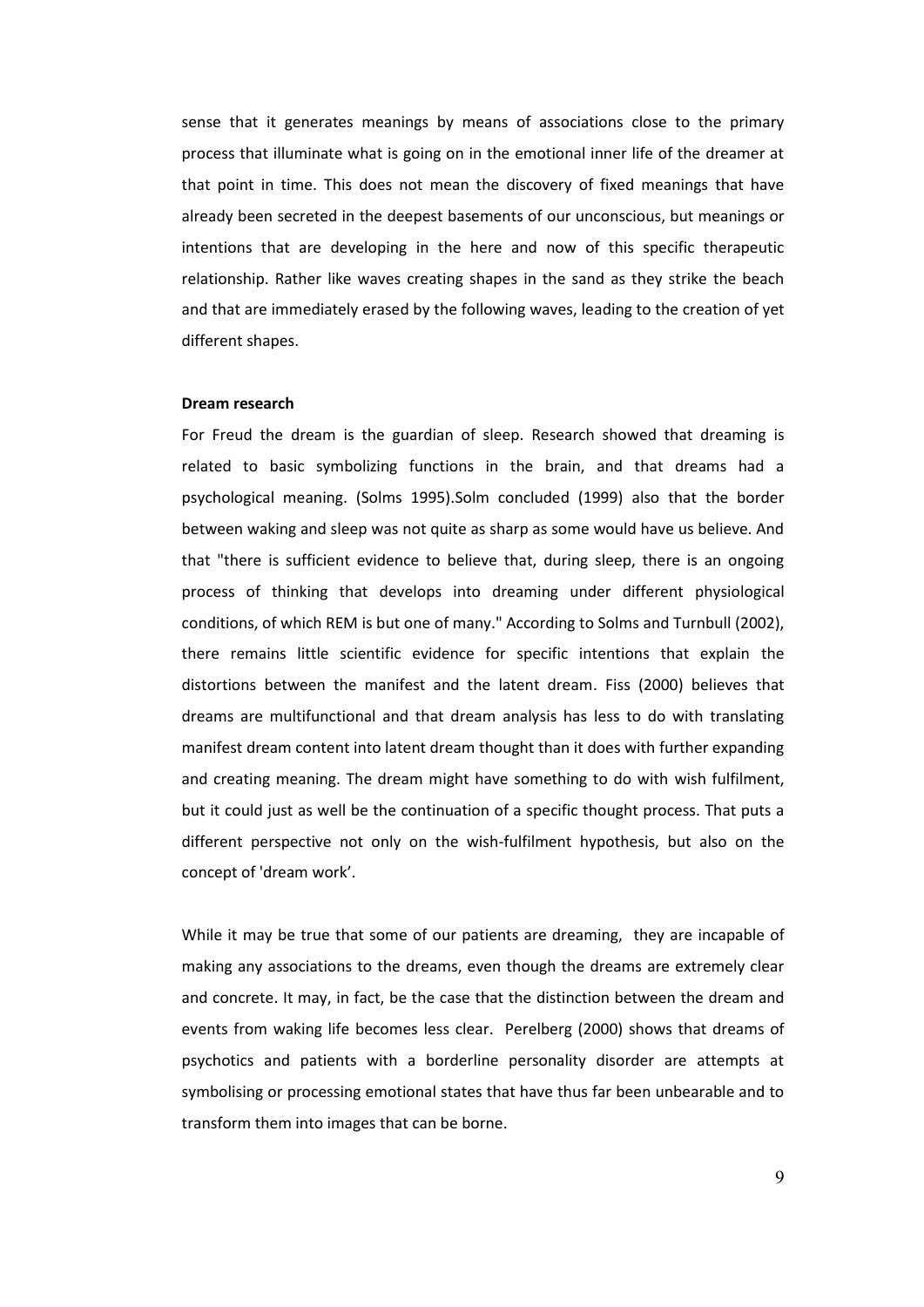Today, we would say that a distinction is being made in dreams between mentalised and non-mentalised dreams. In Freud's terms, the ability to dream supposes the possession of the symbolising function of language, which is not the case in people with mental process disorders.

In his research into nightmares and traumas, Schreuder (2003) makes a distinction between rigid nightmares, in which traumatic events are simply repeated — the repetition being used to acquire control over the event — and nightmares where new elements are added to the original trauma. There comes place for remembering and thinking is there again. In the rigid form of nightmares, almost no dream work takes place; the traumatic event is simply repeated and it remains isolated by virtue of the fact that it is not being symbolised. Dreaming which is only a repetition does not create thinking or meaning. In addition, dreams can also serve as repeated attempts to integrate experiences that have not (yet) been integrated but are still splitted off.The interpretation of the dream is therefore not only about the interpretation of latent contents any longer, but more about the construction of meaning within a specific context.

In general, we can distinction between two types of dreams: mentalised and nonmentalised dreams. Dreams that have been mentalised transform the emotional experience into an idea (M. Hebbrecht (2007). That involves dream work and possibly wish-fulfilment. That is much less so in non-mentalised dreams. They are concerned with affective experiences that cannot (yet) be dealt with adequately. The dreamer wants to lose what cannot be coped with. This concerns experiences that — in Bion's terms — cannot be dealt with adequately and cannot (yet) be integrated, leaving them present in the person in an isolated state. The distinction between waking and sleeping, between reality and dream, becomes unclear in non-mentalised dreams. It is not (yet) possible to make a distinction between the inner and the outer world. In that case, the dream becomes a direct and, in fact, the only form of communication. Mentalised dreams are much more the creation of the patient. There is a clear distinction between interior and exterior, between waking and dreaming. In both cases, the dreams have a communicative function in the therapeutic relationship; dreams have a message.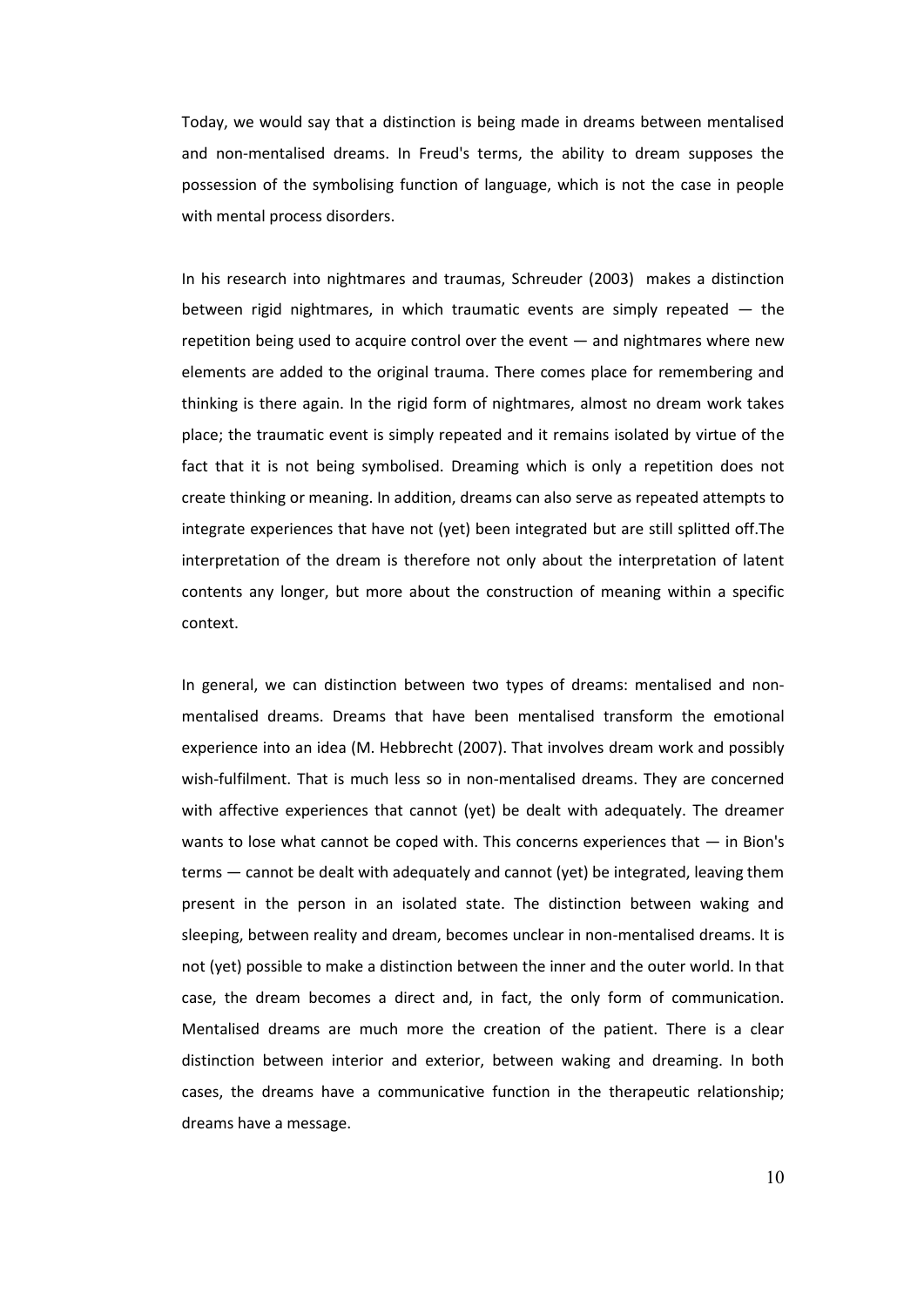It should be noted, however, that the quality of the dream (mentalised or nonmentalised) is not only related to the type of pathology, but equally to the level of development of the patient. When my daughter was very young, for example, I remember that she would occasionally wake up crying from a nightmare. When I asked her what was wrong, she said that she had dreamed of a big, bad wolf who had tried to eat her. I suggested that the two of us go together to catch the wolf, to put it into a bag and to throw it out the window. And we did. After that, she went back to sleep peacefully. If I had made the same suggestion a year later, she would have told me to stop being so stupid...it was only a dream, scary, true, but just a dream, nonetheless.

### **Conclusion**

11 A great deal of criticism of Freud's dream theory has been published over the past century. The sharp distinction between a manifest and a latent dream was abandoned years ago, and the archaeological metaphor has long since been rejected. Psychoanalysis has evolved from a one-person to a two-person psychology, with thought within psychoanalysis having become much more relational. It has long since ceased to be about retrieving the deep-secreted meaning of a dream and has become much more about the communicative and relational meaning of the dream. Along the way, the focus has shifted from the contents of the dream to the dreamer himself or herself. The definition of a dream as being purely wish-fulfilment has proven difficult to maintain in face of the many anxiety and panic dreams reported by our patients. An additional question is the matter of how it would be possible for people with a temporarily or chronically disturbed ability to mentalise to dream in the way that Freud proposed. What is the function of dreams? For Freud, dreams were the guardian of sleep. In his wonderful book about dreams, Stroeken (2005) discusses the theory of Crick and Mitchison (1983), who postulated the "dreaming as forgetting" hypothesis. Such a hypothesis goes a long way to explaining the dreams of nonmentalising patients. Brain activity during REM sleep serves to delete useless information and free up memory for receiving new impressions. Stroeken then points out that, in *The Interpretation of Dreams*, Freud cites the dream theory of W. Robert, which is identical to the theory of Crick and Mitchison, with Robert seeing dreaming *" "as a physical process of elimination which in its psychic reaction reaches the consciousness." [...] "A man deprived of the capacity for dreaming would in time*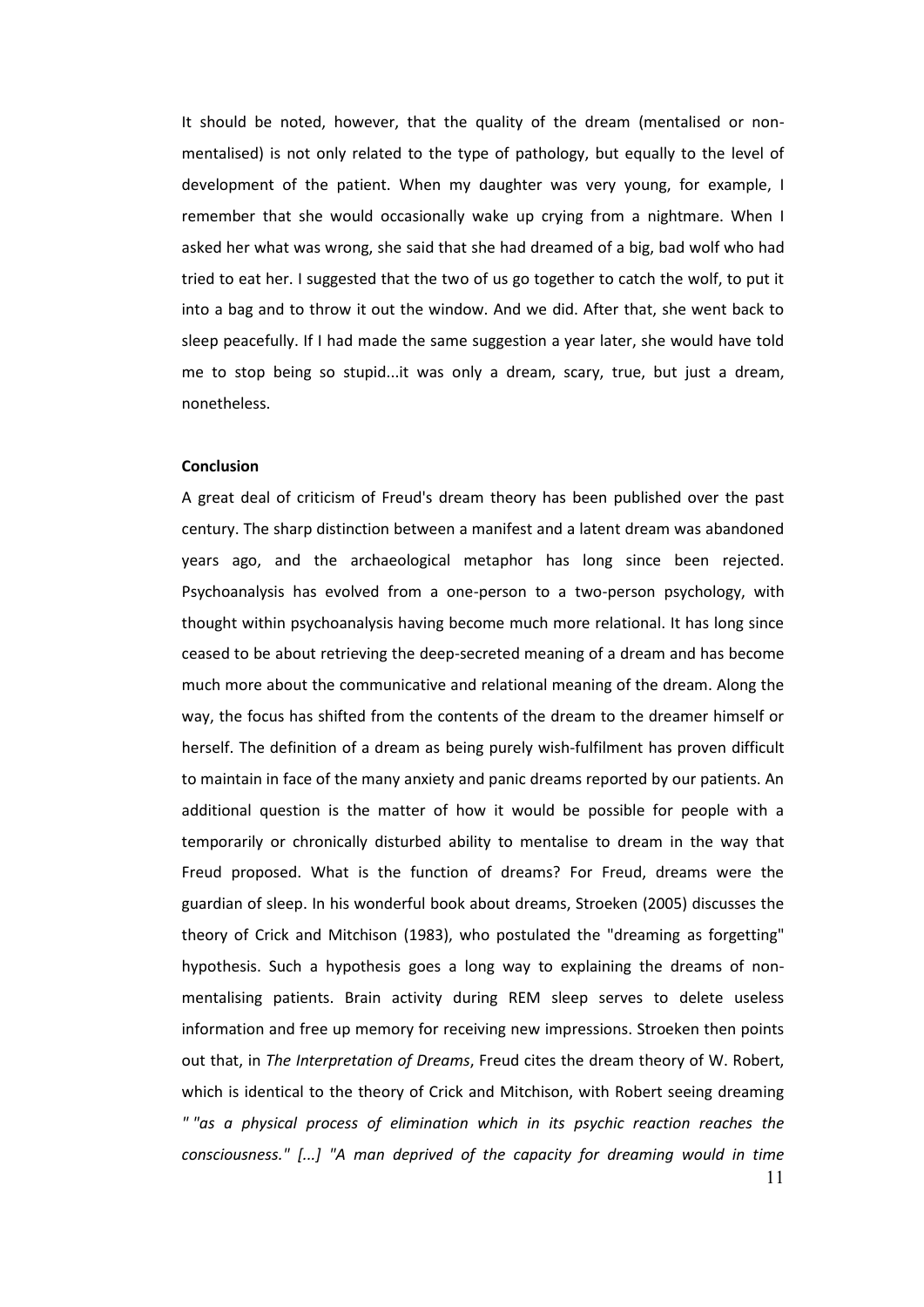*become mentally unbalanced, because an immense number of unfinished and unsolved thoughts and superficial impressions would accumulate in his brain, under the pressure of which all that should be incorporated in the memory as a completed whole would be stifled." [...] Dreams possess a healing and unburdening power ."* (Freud (1900). p. 123/4).

The second part of this lecture is devoted to the contents of dreams, and specifically to a particular type of dream, the "dream within a dream", a structure that can be compared to a so-called 'frame story' or a story-in-a-story.

# **Dream within a dream**

One of the characteristics of dreams is that, usually, the dreamer is unaware that he or she is dreaming; in a 'dream within a dream', however, the dreamer is aware of that fact. There seems to be a need to carry out a specific manoeuvre in the dream, which then gives the "dream within a dream" a specific meaning. Freud (1900 p. 406) believed that the intention of the "dream within the dream" was the depreciation of the importance of what was being dreamed. Whatever has been presented in the "dream within the dream" should be denied. In fact, the dreamer contends that:

"*[o]f course, it is only a dream*". Freud goes further, and writes: *"It may therefore be*  assumed that the part dreamed contains the representation of the reality, the real *memory, while, on the other hand, the continued dream contains the representation of what the dreamer merely wishes. The inclusion of a certain content in a dream within a dream is, therefore, equivalent to the wish that what has been characterized as a dream had never occurred. In other words: when a particular incident is represented by the dream-work in a dream, it signifies the strongest confirmation of the reality of this incident."*

That implies that the dream within the dream represents reality, a reality that must then subsequently be repudiated. The reality as proposed in the "dream within the dream" usually has to do with the past; it is apparently such an unpleasant reality that it has to be repudiated. Such a repudiation constitutes a breach with the past. The "dream within a dream" does not always have to be about reality. It could be a reflection of a forbidden wish from the past (Kligerman (1962)). Whichever is the case,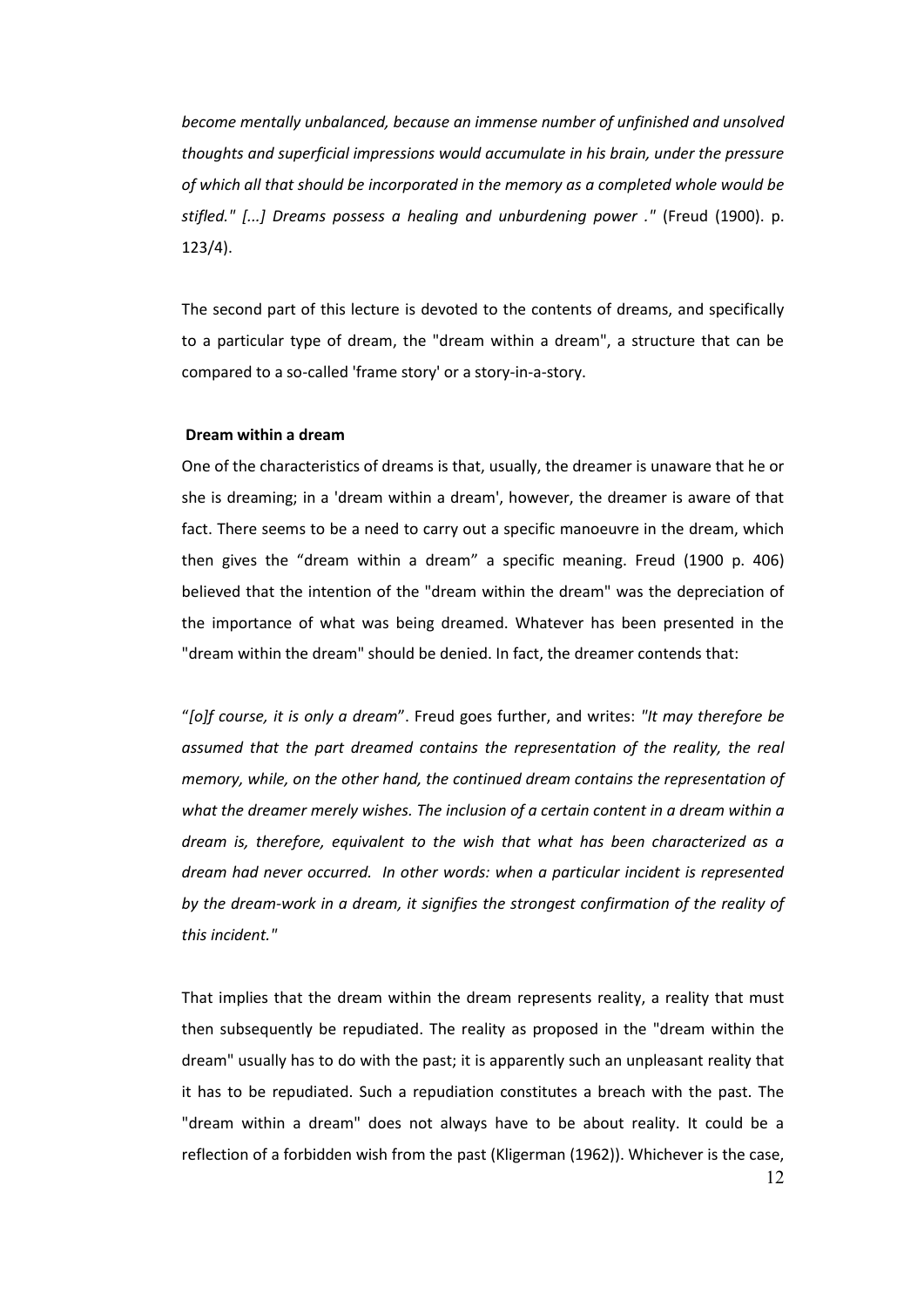the matter at hand is to minimise the significance of the wish or the event from the past (Hendrick (1958); Moore (1960); Altman (1975)). In addition, it is also important to recognise that associations with elements from the "dream within the dream" can lead to latent underlying thoughts, which, in turn, can also reflect real events from the life of the patient or the dreamer. Quite often, that relates to events that are essential for understanding the pathology of the patient (Silber (1983)).

Gutheil (1951) warns that the intention of the "dream within the dream" could be to mislead the other party, i.e. the analyst, and that it is not the content of such dreams, but rather the process and the motive for constructing or dreaming such dreams that are the important aspects. That would then deserve to be the subject of analysis. For Gutheil, the contents are not the primary considerations, the form or the process and the intention behind it are. Wilder (1956) describes a very special form of the "dream within the dream", namely, the form in which the "dream within the dream" is analysed in an encompassing dream. In that case, one should almost be inclined to speak of a DIY or self-help analysis. In fact, however, it often happens in such cases that the underlying motive is to mislead the analyst rather than to present matters as they truly are. With this contention, Wilder points out the transference aspects of such dreams. There is something else again, however, that he wants to emphasise, which is that the form of the "dream within the dream" constitutes a type of inner differentiation within the self, and between the self and the Other. We shall return to this idea later. "Dreams within the dream" are not all that common, but when they happen to someone, they are often a frequent part of the dream history (Allen (1974)). Patients who experience them frequently often exhibit serious pathology and intensive forms of resistance. Silber (1983) shows that the Ego uses "dreams within the dream" to protect itself from the intense anxiety to become overwhelmed by the affects. That would be the secondary processing, by which the Ego is trying to maintain the management or regulation of such intense affects by creating the "dream within the dream" so that the dreamer can continue to sleep. When the patient relates the dream to his therapist, the latter is felt to be an ally of the Ego of the dreamer who had experienced the dream. Silber (1983) proposes a more growthoriented and less regressive approach to such dreams.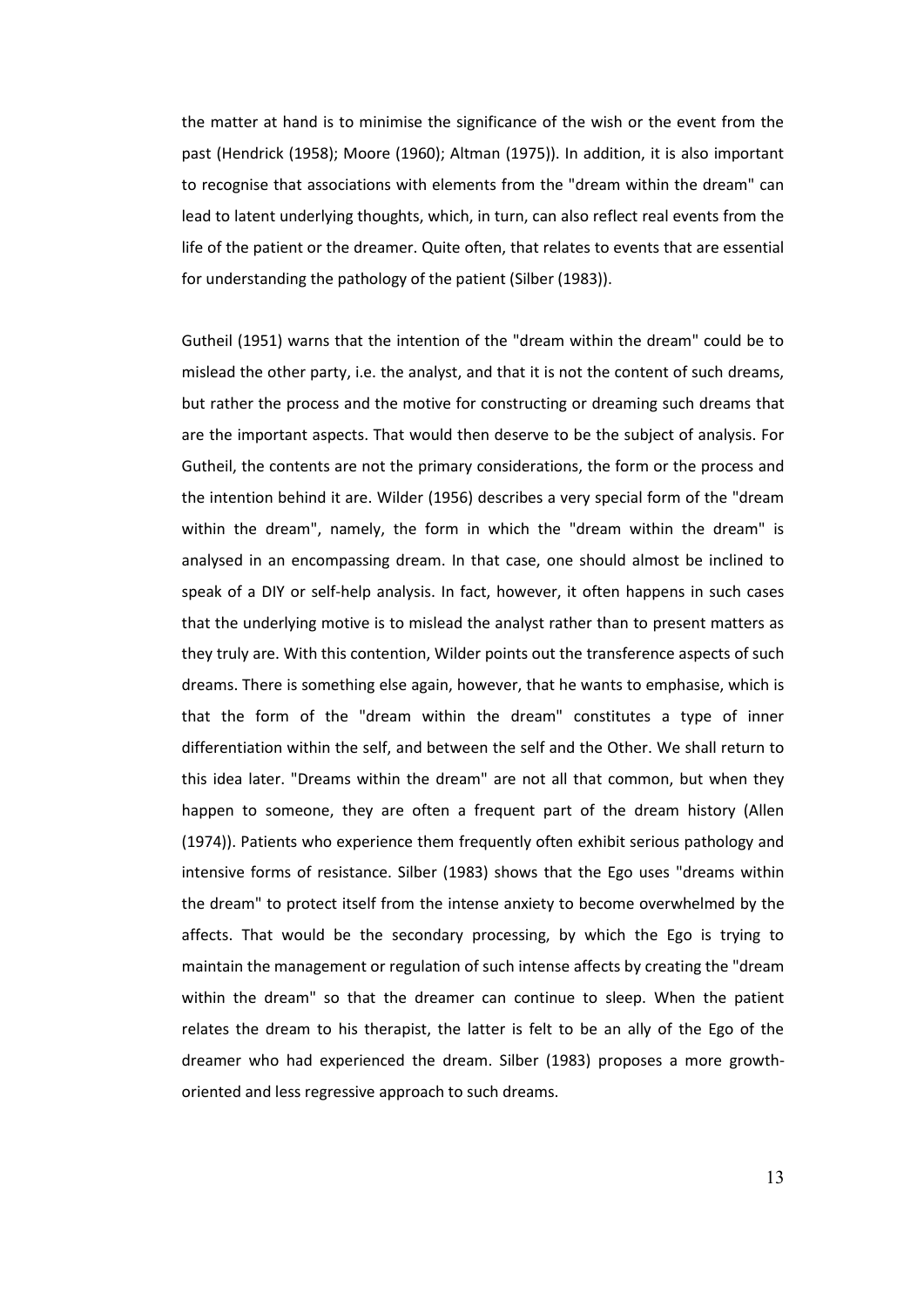Ferenczi (1913) and many others after him (*inter alia* Lewin (1953); Kanzer (1955); Bergmann (1966)) often analyse patient dreams on the basis of their communicative significance. The "dream within the dream" strives simultaneously to draw attention to itself and to misdirect the attention and minimise its significance. This all takes place within the therapeutic treatment relationship, and it is within that relationship that the meaning of the dream, and therefore also of the "dream within the dream" should be found. Lipschitz (1990) points out that the literature of the "dream within the dream" places the greatest emphasis on the repudiating and regressive aspects of such dreams. I believe that he is correct in this observation, but that applies to the literature on dreaming generally from a psychoanalytical perspective. The much more important matter is the description of dreams as a compromise and therefore as a rejection formation and less about the dream as an expression of creativity and emotional growth. In that regard, Lipschitz joins Wilder when he shows that, in the case of the "dream within the dream", an inner mental layering is introduced, or more aptly, created: a distinction between waking and dreaming, between reality and dreams or fantasies. That is a distinction that apparently needs to manifest itself within the safety of the dream as divorced from the reality of the treatment. Lipschitz sees the "dream within the dream" as a transitional space that the patient needs to be able to develop in a situation in which the therapeutic relationship itself cannot (or not yet) be experienced as a safe setting in which the therapist can be viewed as a new primary object that can reflect the wishes and needs of the patient adequately, and by so doing, facilitate the patient in his development to a more coherent self. Looking at the "dream within the dream" in this way means that it is about restaging the primary attachment relationship with a caring and contained object within this specific dream construction in a way that is safer than would be the case within the therapeutic relationship itself. In Fonagy's terms, one could say that, in such a situation, the patient uses the "dream within the dream" to create a situation that is comparable to the "as if" modus that is necessary as an intermediate step on the route to relative functioning. Preventing a "dream within the dream" then refers to a situation where relative functioning is not created in an adequate way due to the failure of adequate mirroring. The "dream within the dream" can therefore be seen as an expression of a progressive development on the way to a more reflective level of functioning and not as an expression of a defensive and regressive process. We shall now examine several "dreams within the dream" in detail.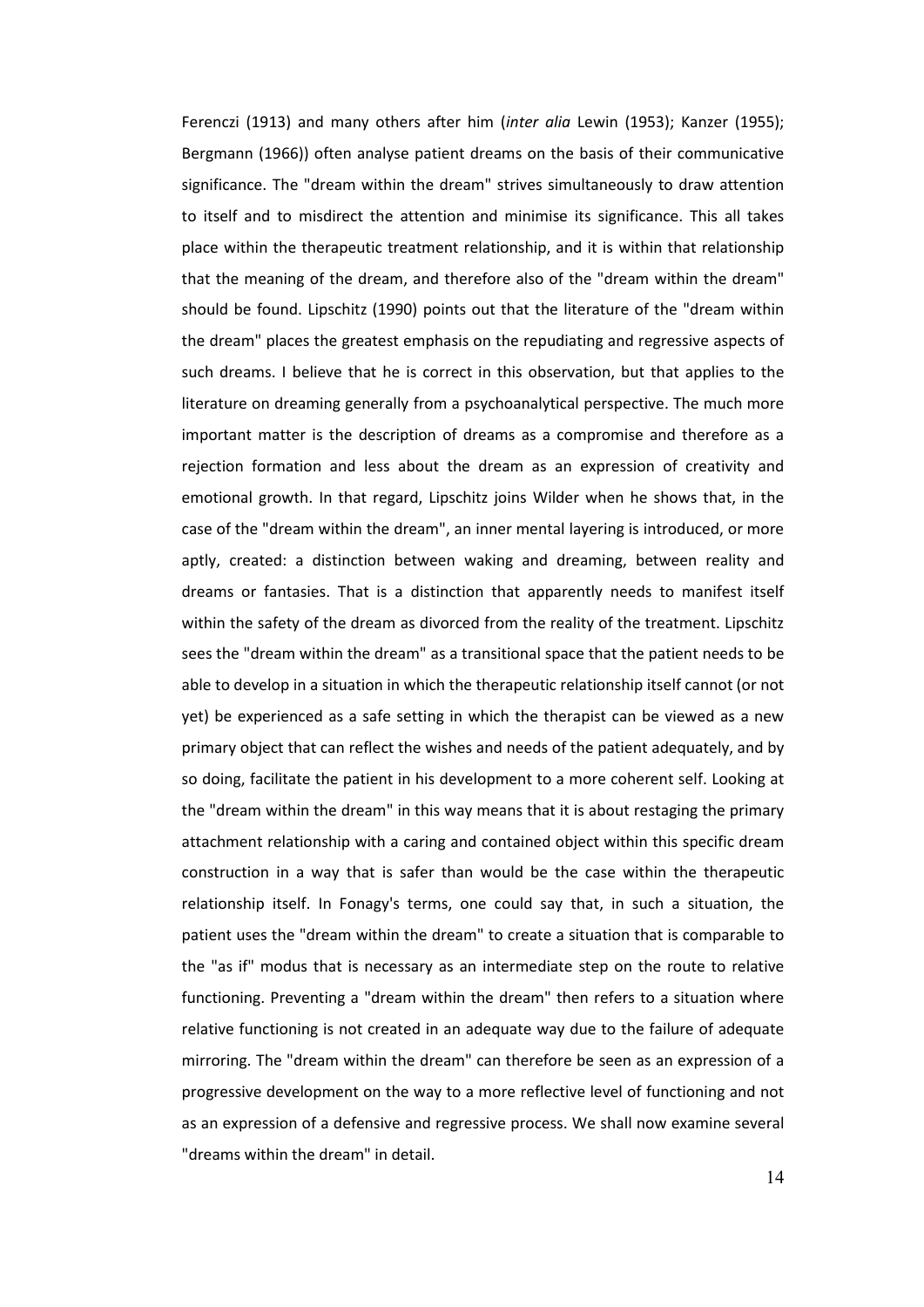## **Sarah's dreaming**

The treatment of Sarah was characterised by a process that was intended to get a stagnated development going again. When she first began treatment, Sarah was a single woman early in her 30s. She came to therapy with serious relational and identity problems. She had grown up as the middle child in a family of 3 children; she had an older sister above her and a younger brother below her. She actually should not have been born at all; her mother only wanted children because she wanted a son. Father and mother had both been traumatised by the war. Mother because she had been in a German concentration camp and father because of traumatic experiences in the resistance. In addition, the father had been raised in a National-Socialist Movement (NSB) family. The war was an extremely dominant feature of Sarah's life. There was virtually no room for the children to develop their own lives. Both parents were so traumatised that there was virtually no adequate mirroring whatsoever. Sarah's treatment began with a frequency of once per week. After a year, that was increased to a frequency of 5 times per week. After approximately half a year in therapy, Sarah began presenting what would become a series of 4 "dreams within the dream" over a period of a year. Sarah also presented many other dreams besides the "dreams within the dream". Now we will present and discuss the "dreams within the dream"

#### **First Dream**

 *"I had a strange dream. It was a bit confusing. A dream within a dream. I dreamed that you were lying in bed next to me and I told you what I would tell the director, because I realised that there were risks involved. But you were already sleeping, but I still felt very strong because you were there. I fell asleep and someone here in the administration asked if you knew someone with a certain name. It was my name. You said, not really, I can't quite recall. It made me feel somewhat numb. In my dream, it made me think of a boyfriend I used to have. He used me for keeping house and he had another girlfriend that he confided in. I realised that that numb feeling was the same feeling I had with my boyfriend...so abandoned and numb."*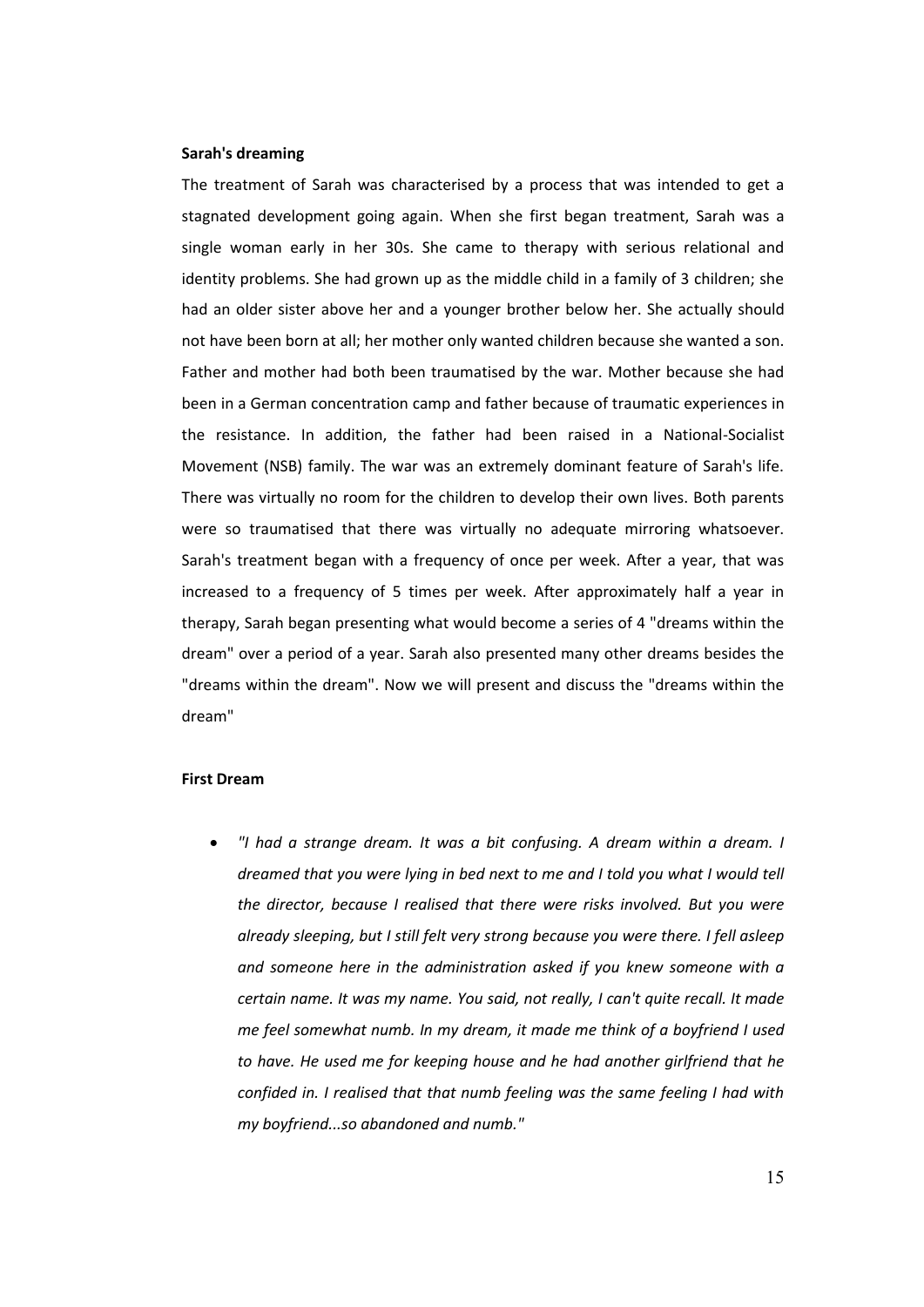16 When Sarah woke up, her thoughts turned to her father and to her sister, who was her father's favourite. Both her father and her boyfriend had someone else to do the things they really liked doing with. And Sarah thinks that there is no place for her in the real life of her analyst, either. She knows that ours is a professional relationship, but "knowing" that has consequences for how she "feels" about that. With regard to the dream, we discussed that Sarah wishes to have an intimate relationship with her analyst, but that such intimacy is also very threatening; although her analyst was lying in bed with her, only his head was visible. That is how Sarah regulates distance and intimacy in a way that is acceptable for her. The fact that Sarah starts to analyse her "dream in the dream" in the encapsulating dream can be seen as the wish to do the analysis herself out of fear of losing control of everything that is going to come out. And also as her need for someone who is present as a kind of 'container', who mirrors what is going on in her life, who gives meaning to those things. It reminds Sarah of what her mother did not allow her to do  $-$  swimming and phys-ed  $-$  and how she used to ask the other children in her class about what exercises they had done. She would do them herself in her mind's eye when she was in bed at night. Night after night. Years later, when she had moved out of the family home, Sarah began doing things that she had not been allowed to do. She swam a great deal and she became good at gymnastics. She also wants to do the analysis in the same way, first in her mind's eye  $-$  a kind of poolside swimming, as it were  $-$  and then with the analyst. In short, life and the analysis are first experienced in the "as if" mode as a lead-up to the real analysis and the real life in the reflective mode. Some time later, Sarah returned to the "dream within the dream", adding that, when she went home that evening, she remembered that on one occasion, when it was time for a parent-teacher conference at her school, her father went to her sister's school by mistake, mistakenly thinking that it was a parent-teacher conference for the sister. When that school was locked, he came home. He didn't know which school Sarah attended or where it was. She had the feeling that there was no place for her in her father's inner life. She is afraid that there will not be room for her in the inner life of her analyst, either. "Knowing the name" is therefore very important to her. In a roundabout way, she learned her therapist's given name. She cherishes that information as a precious gem. It is very difficult for her to say it out loud because she is afraid that by saying it, she will lose it. The theme comes up again later in the analysis, when the incident of her father's name being scratched off his gravestone is being discussed. You are well and truly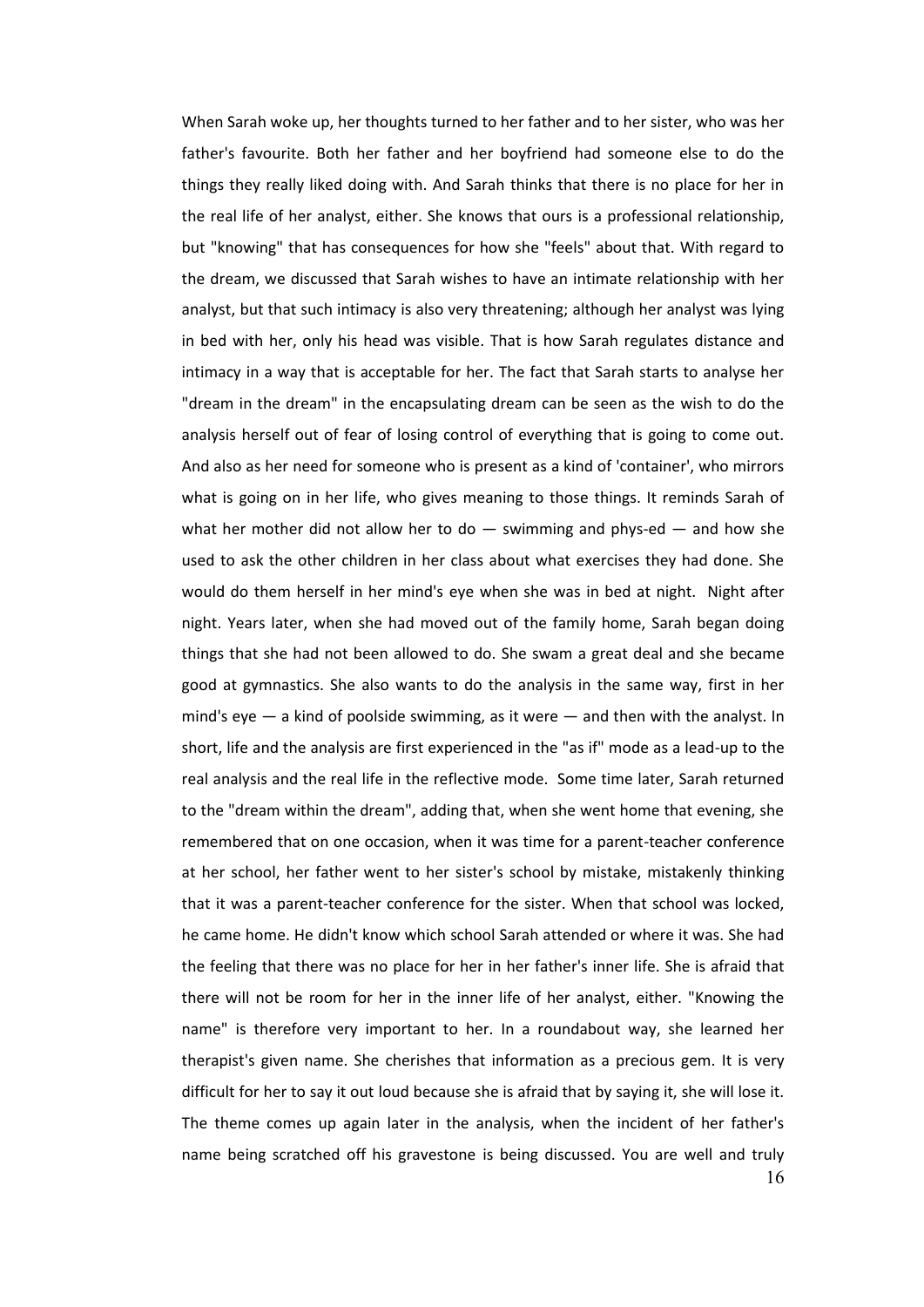dead when your name is gone and forgotten. The issue at that time was that the burial rights were expiring and her brother wanted to use the gravestone to make a kind of mobile artwork in his yard. Sarah was upset and purchased the burial rights so that the grave could remain intact in the external reality and her father could remain alive in her interior life. Although the story of the scratching out of her father's name and the "conversion" of his gravestone into a "work of art" in the yard is somewhat bizarre, it also shows how Sarah still needed the support of the external reality to be able to hold onto an inner reality.

#### **Second Dream**

 *"I was in hospital. I had been attacked by someone with a knife. You came to visit me. My co-workers wanted to visit, too, but I didn't want them to. When you were there, I wanted to hide under your jacket. I would have been small enough. Then I realised that that would have been stupid. I had to ask whether I* would have to go back on the waiting list when I came out of hospital; that *made me feel very bad. Suddenly, you were a mannequin, and then yourself again, and then my brother, the doctors, my father, then my past boyfriends, and there were a large number of medical instruments, instruments of torture. It made me very angry. I attacked the mannequin with a knife, except when it was you or my brother. I then fell asleep in the dream and I dreamed that I was walking in a desert. I was very alone. I saw a bush and when I got closer, I saw that it was a cactus with sharp points. I thought: people whom I want to touch me don't, and others do it violently. I woke up in the dream with a desperate feeling of a great deal of hate; the images of the mannequin and my father remained. I wanted to sew it up again. I felt enormous fear but I would still do it again."*

The relationship between intimacy, contact and violence, breaking things, can be discussed, along with the fact that Sarah was very frightened by the intensity of her murderous anger towards her father. We then discussed how the "dream within the dream" was a reaction to the vacation of her analyst, which had just ended. In the period immediately prior to the vacation break, Sarah had had several dreams in which her analyst touched her while she lay tied up naked under a black sheet in a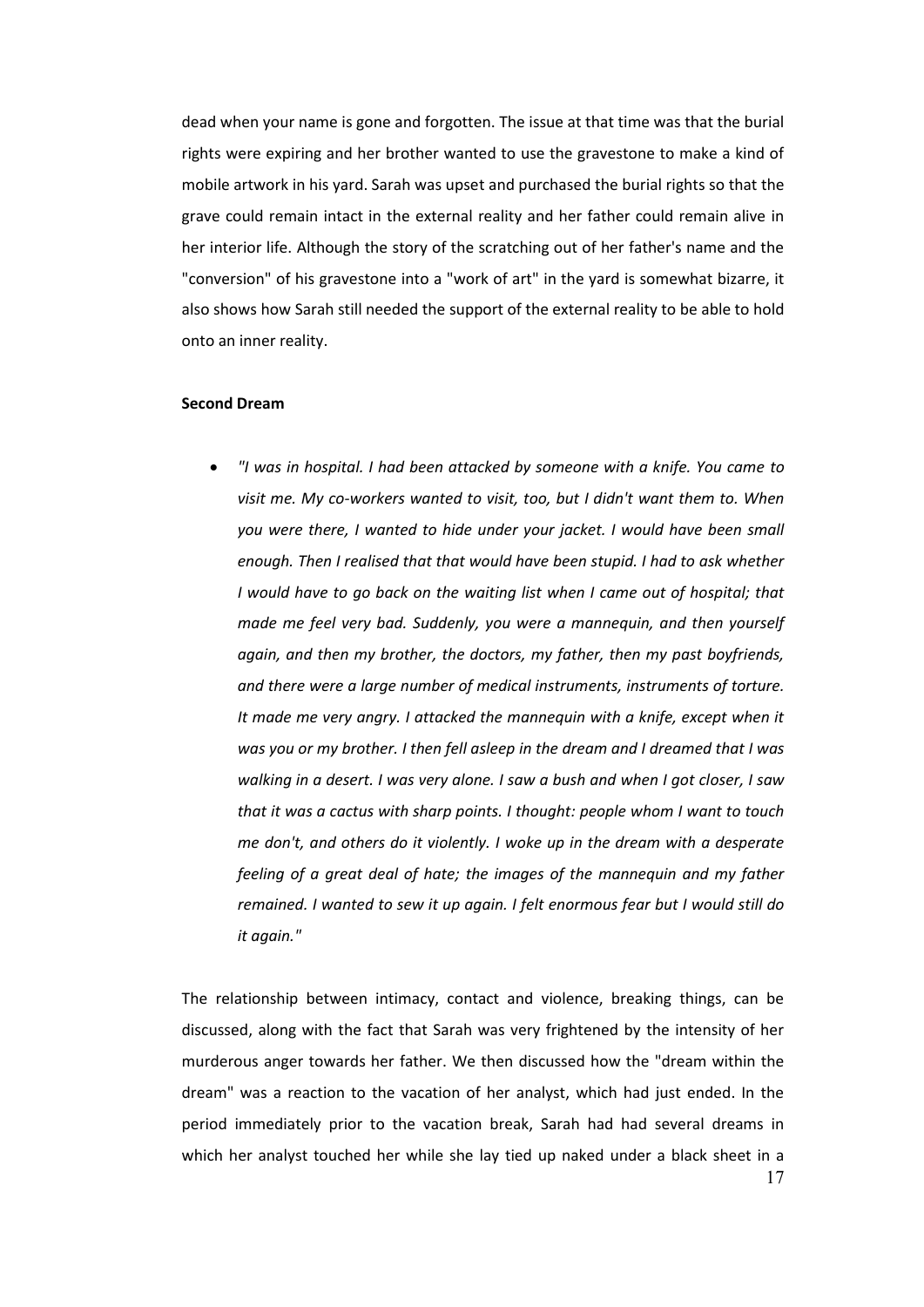hospital bed. Her body suddenly changed from that of a child into the body of a woman and the belts that had held her bound had disappeared. Sarah was able to express that in the analysis, and because of it, she was coming alive as a woman. She was developing both literally and figuratively. She experienced the vacation break that followed shortly after as a major rejection and it made her very angry. She needed her analyst to constantly be in the background and keep an eye on her growth. At the moment, Sarah had fantasies of her therapist dying in an accident and never coming back. It was possible, though difficult, to discuss that fantasy as a projection of her aggressive fantasies towards her analyst. The associations from the "dream within the dream" further showed that Sarah really missed her analyst during the vacation and that she regularly went into the city in the hope of running into him. She did, in fact, see him on one such occasion and wanted to speak to him but was afraid to, so she hid so that he could not see her. Some time later, Sarah dreamed that her analyst was making love with her very tenderly but that suddenly the tenderness disappeared and he raped her violently. After having related that, Sarah was embarrassed about having dreamed something so aggressive about someone whom she likes so much. We discussed how unsafe Sarah felt and how the realisation that things could also turn out differently than they had in the past or how she thought they would turn out was a source of anxiety for her. It is almost unimaginable for her that there are people who want only the best for her and she started to realise that it would be very difficult for her to recognise it if such an event occurred. Later in the analysis, Sarah returned to this dream once more when she dreamed that she was alone in her room with her boyfriend and just at the point when they were about to have intercourse, her mother entered the room angrily and sent her boyfriend away. At that moment, it was possible not only to discuss how intensely mother and daughter were tied together, but also how Sarah needed her mother to regulate her fear of intimacy. Mother then becomes the 'no', the fear and the prohibition, so that Sarah herself can represent the 'yes', the wish and the desire.

## **Third Dream**

 *"I dreamed my old childhood dream again about those stairs and about men under my bed, just like a dream inside my dream, I lost it.... In my dream, Saskia (daughter of a friend who was staying over with Sarah) came to tell me*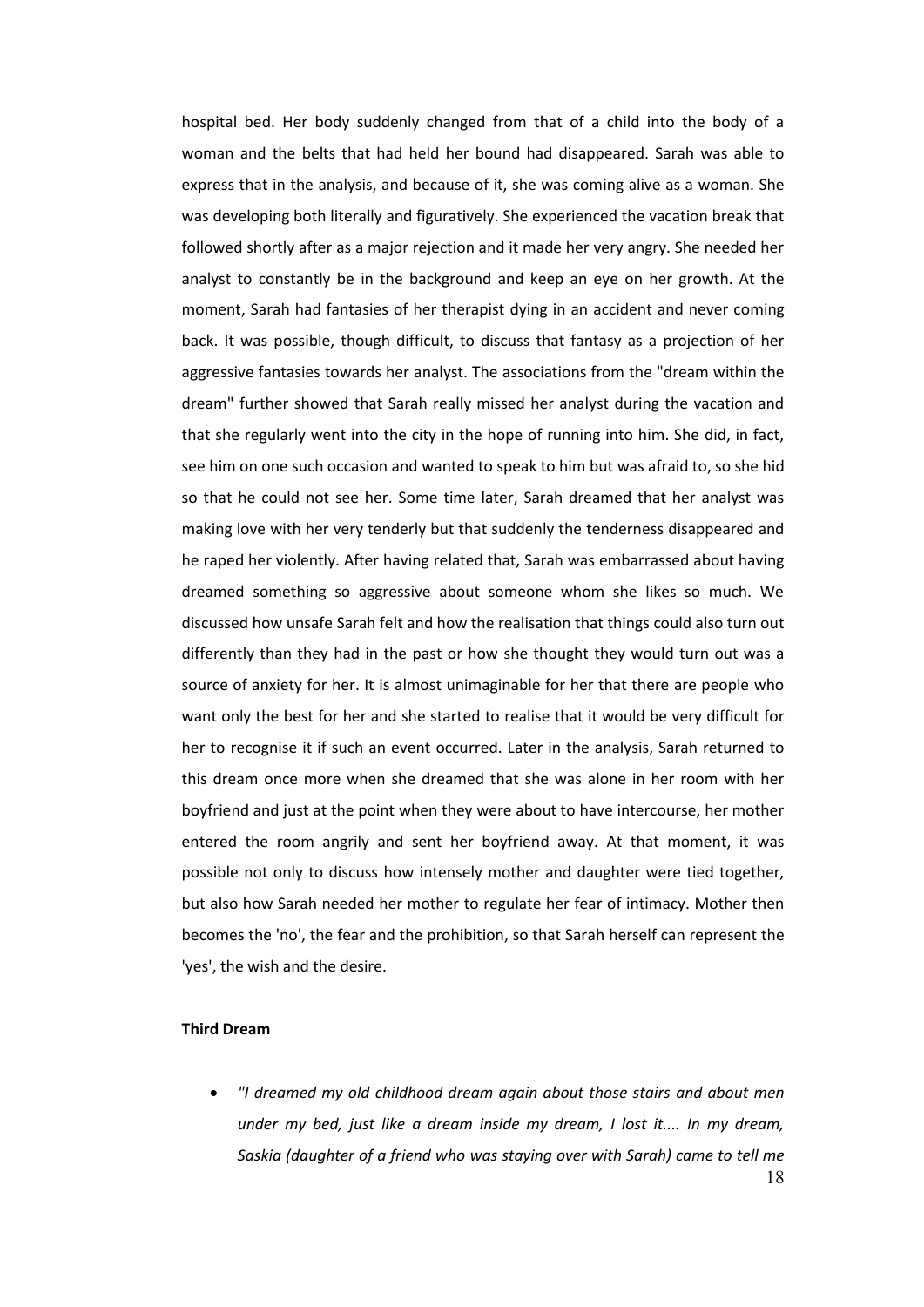*my old dream. She got out of bed to see if I was still there and she used the dream as an excuse to do that... Strange, it was just like it wasn't a dream, but more like a memory in the form of a dream"*

The old childhood dream that Sarah is referring to is a frightening childhood dream that she has had many times before. She dreamed that she was falling down the stairs, she tried to grab onto the handrail, but there wasn't one. She continued to fall, trying to scream, but unable to make any sound. Sarah related that dream the first time during the first hour of analysis. It is noteworthy in the third dream that Sarah herself says that the "dream within the dream" is about a memory in the form of a dream. Reflecting on the "dream in the dream" makes her very frightened. We discuss that having a "dream within a dream" is an extra level of security that she needs to keep something that is very threatening at a distance.

Sarah brought the dream up again two weeks later. She related that she once had a dream that her father and mother were away and she woke up very frightened, not knowing whether she was in a dream or the real world. She then went to her parents' bedroom and saw her father lying on top of her mother and moving up and down. She thought that her father was trying to murder her mother. Sarah stayed transfixed in the doorway and she ran away only when her father saw her and she fell down the stairs in panic. She tried to grab onto the handrail, but there wasn't one. She continued to fall and wanted to scream but was unable to make any sound. Her father was standing at the top of the stairs and yelling that he was going to do all kinds of things to her. Then, without checking whether Sarah had injured herself, he went back to the bedroom, where her mother was screaming that Sarah should be ashamed of what she had seen. In the next hour, Sarah related why she thought that her father was trying to murder her mother. Sometime before, Sarah had witnessed a bad argument between her parents during dinner. Her father threw her mother against the wall and began moving up and down on her in the same way as when she went into her parents' bedroom, and he was choking her and yelling that he couldn't live with her any more. Sarah jumped between them and kicked her father until he let her mother go and walked away. Without saying anything else, her father left the house and stayed away for a couple of days. He then returned but didn't say anything more about it. Sarah thinks that her father was with a girlfriend during the days he was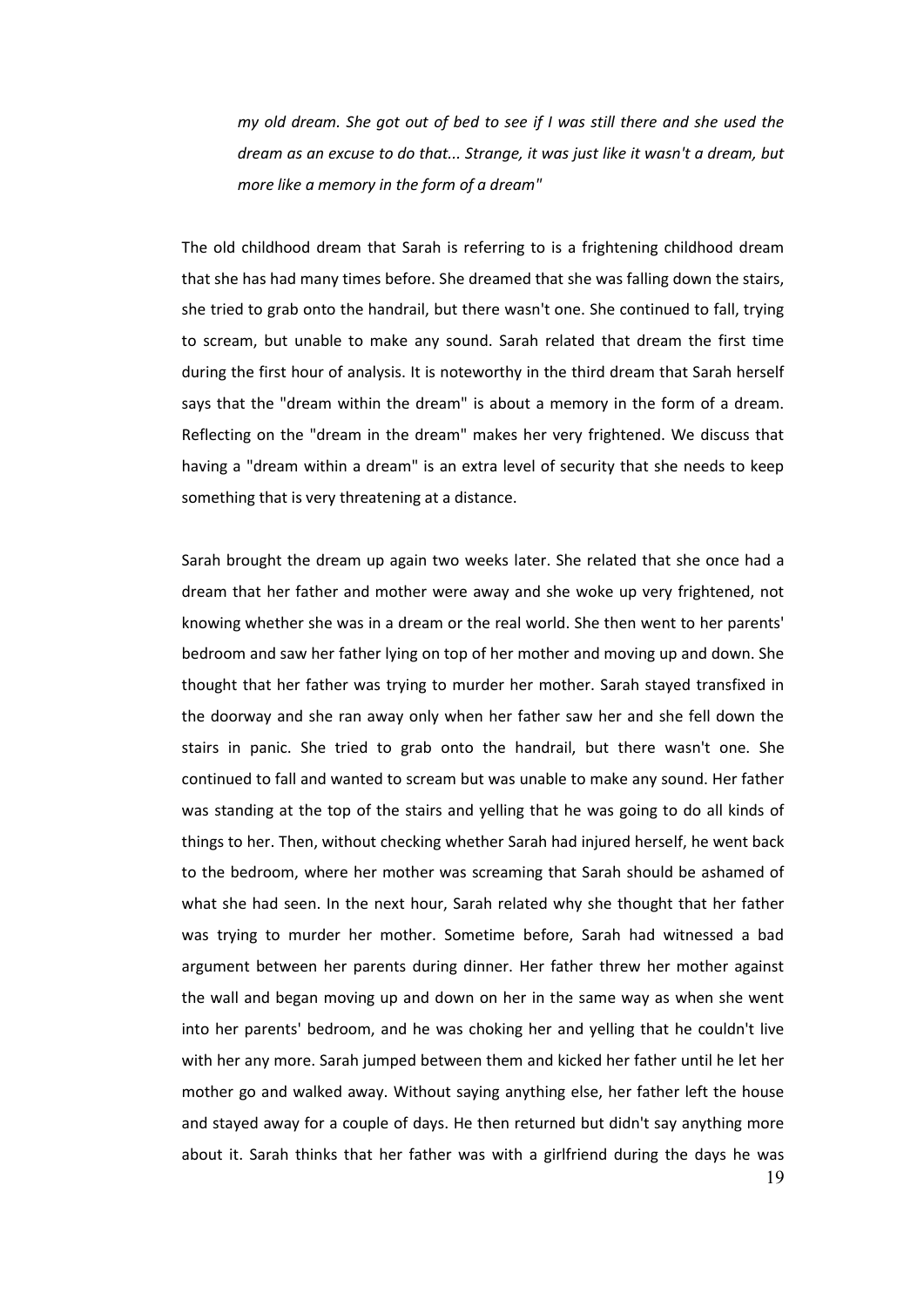away. That girlfriend had a calming influence on him. Sarah says that the family knew that her father had a girlfriend and that they may have seen her at her father's funeral. Relating those events is very emotional for Sarah and she wants to go away or to sit up. She would most like to wrap herself up nice and warm, very safe, like she used to do when she went to the beach on her own. Much later in the analysis, Sarah returned to what was going on when the incident above was being discussed. She wondered, embarrassed, whether she was linking two different things that had nothing to do with one another. First, the fact that she had "caught" her father and mother having sex with each other and second, the event when her father was choking her mother. That gives room to consider the possibility that when her father and mother were screaming when Sarah fell down the stairs, it could have been because they had been frightened by the fact that Sarah was falling rather than because they were angry. That would mean that their yelling had an element of "care" in it.

## **Fourth Dream**

 *"I had a strange dream. We were sleeping with a group of co-workers on the floor in a large, dark building. You were in charge. We were lying on mattresses. I was a teenager. You left and the others did, too. Then I was as old as I am now. I didn't want to be alone and I went to lie down outside. A car came and wanted to park where I was lying. I jumped up and put my back to a wall and stopped the car with my feet. The man was furious that I had so much strength. I fell asleep and dreamed that I was having a nightmare. And then you were there again. The strange thing is that I forgot the "dream within the dream" even though I ultimately really woke up in a cold sweat because of it. When I woke up in the dream, my first thought was "he's not there." When it turned out you were there, everything was all right and I really woke up."*

20 When her analyst asked about associations with the nightmares, Sarah said: *"I felt panic and despair. I think that I was afraid that you would not come back but that wasn't all. I wanted very badly to be small and was unable to be independent and adult, but I had to be, especially if you didn't come back. There had to be somebody. I was really afraid that you wouldn't come back."* We were able to discuss the fact that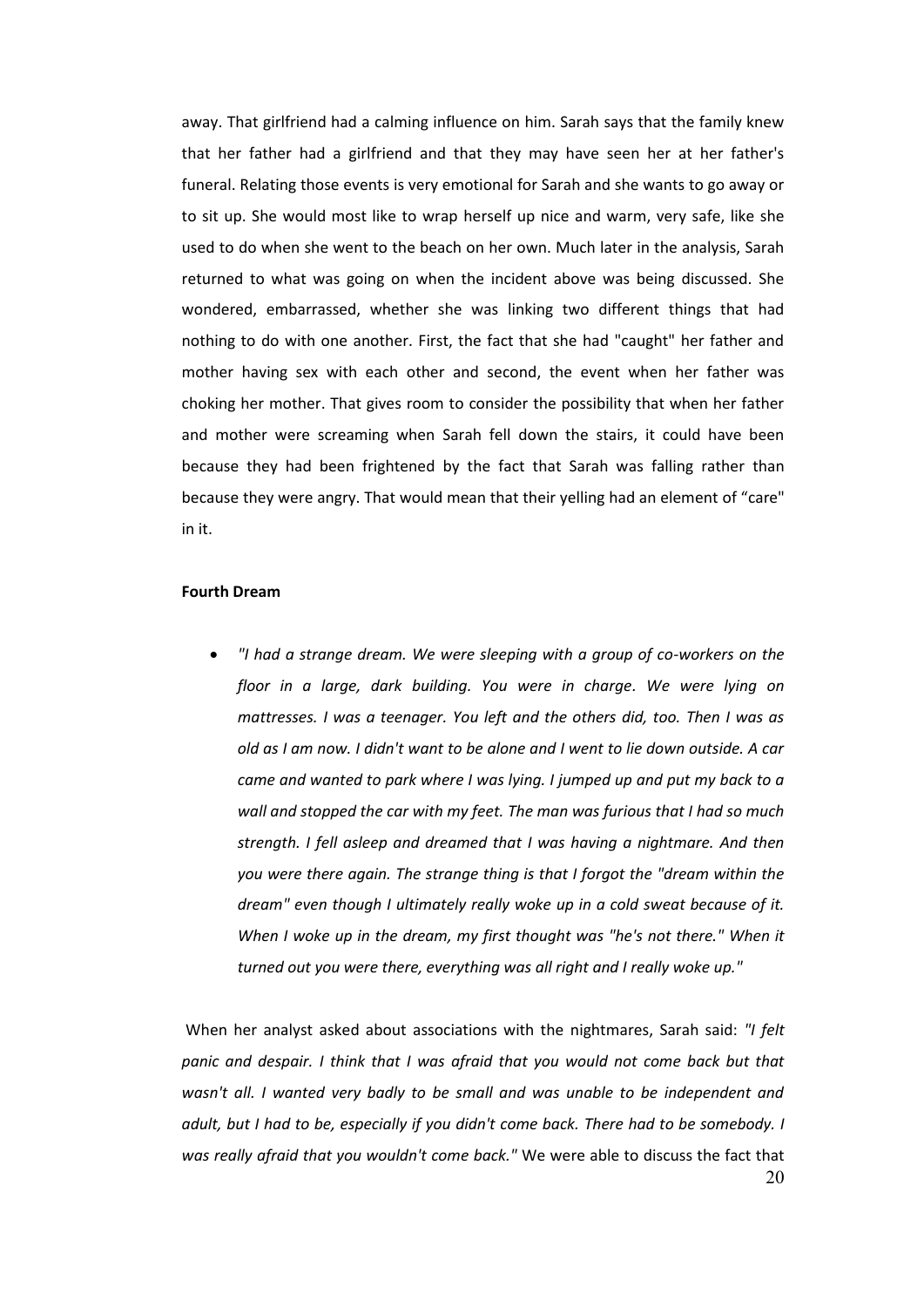Sarah felt very vulnerable and unprotected because so much had been revealed during her growth in analysis, even though her analyst is only there for ¾ hour per day, and not at all in the weekend. That is why separations in the analysis cause so much panic in Sarah. Now that she is growing so much, she needs to have an adult present. She is no longer willing to surrender her place. She has a place that she is entitled to and will not get out of the way. At the same time, the fact that she is growing into "being someone" makes her so fearful that she has to retreat into a "dream within a dream" to be able to deal with the overwhelming anxiety.

In the next hour, Sarah said that the man in the car was her father and that, when she woke up from the dream, she had to cry and laugh simultaneously. *"At that moment, you were exactly between my father and yourself in the dream. I was sad that I didn't let my father drive over me and that, when he couldn't, he simply walked away, ignoring me completely. That made me tough inside. I wanted to stay that way, but I couldn't. It was a battle inside me that I could only give up if you were there."* It became clear that Sarah needed someone in her life who 'saw' her with a loving and encouraging look. That is what she missed in her father. She wanted him to have seen her as a girl and later a young woman with her own life and her own inner wishes and desires. We discussed the fact that Sarah would like to be small but that she is afraid to because her analyst is not always present as an encompassing protective shield and she panics and gets angry because her analyst is not there for her in the way that she would like, especially now when such a large amount of fear and aggression are coming out now that she is growing. At the same time, feeling like the woman at the age she is now is also very threatening because then other even more complicated feelings will come up, especially very intimate feelings that can arise between men and women.

The big dark building made Sarah think of a dream she had had previously which was about her intense resistance because of fear of surrendering to the analysis and her analyst. It was possible to discuss the wish to be able to do the analysis on her own terms when discussing the previous dream.